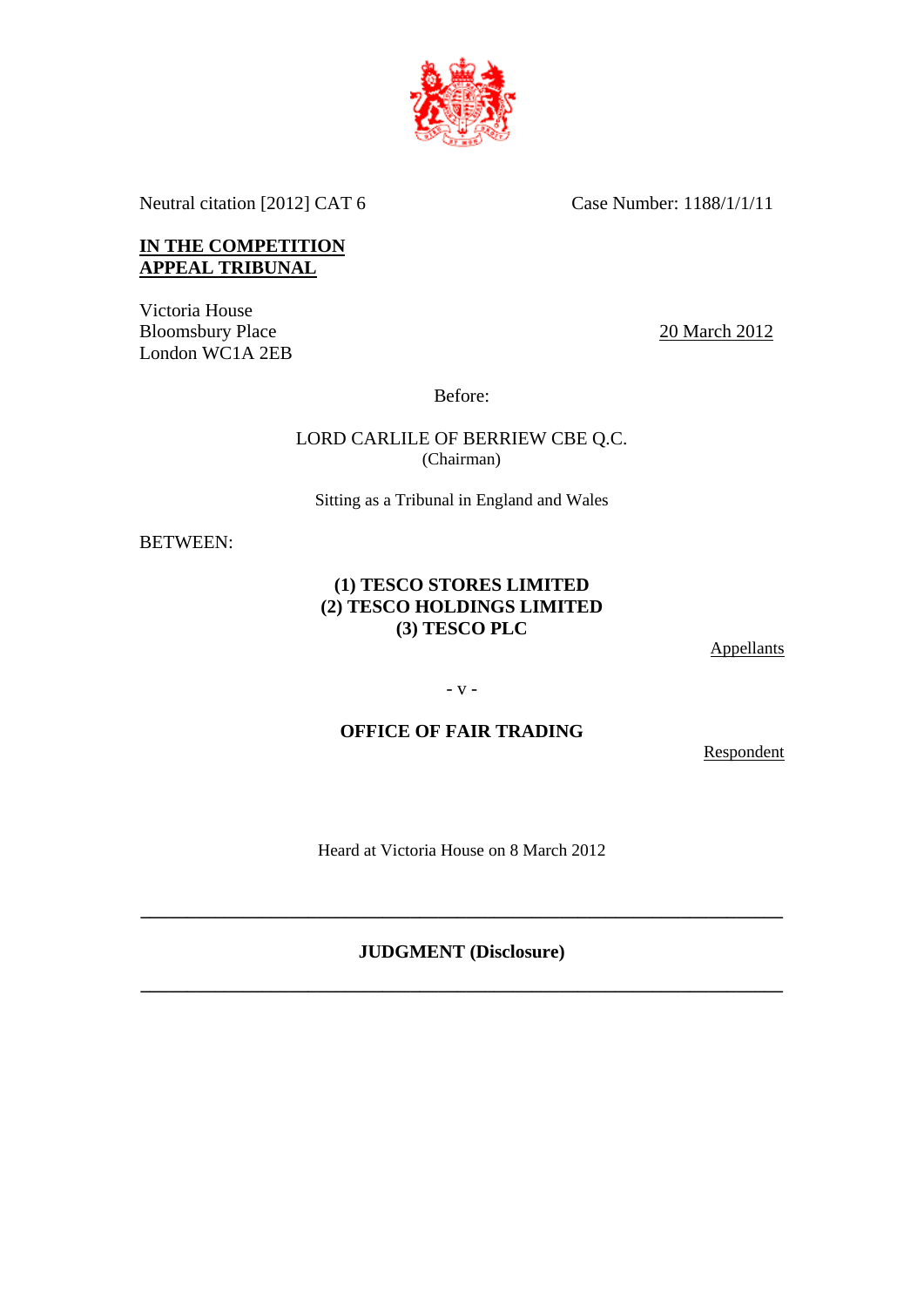# **APPEARANCES**

Miss Dinah Rose Q.C. and Mr. Daniel Piccinin (instructed by Freshfields Bruckhaus Deringer LLP) appeared on behalf of the Appellants.

Mr. Stephen Morris Q.C., Miss Kassie Smith and Miss Josephine Davies (instructed by the General Counsel, Office of Fair Trading) appeared on behalf of the Respondent.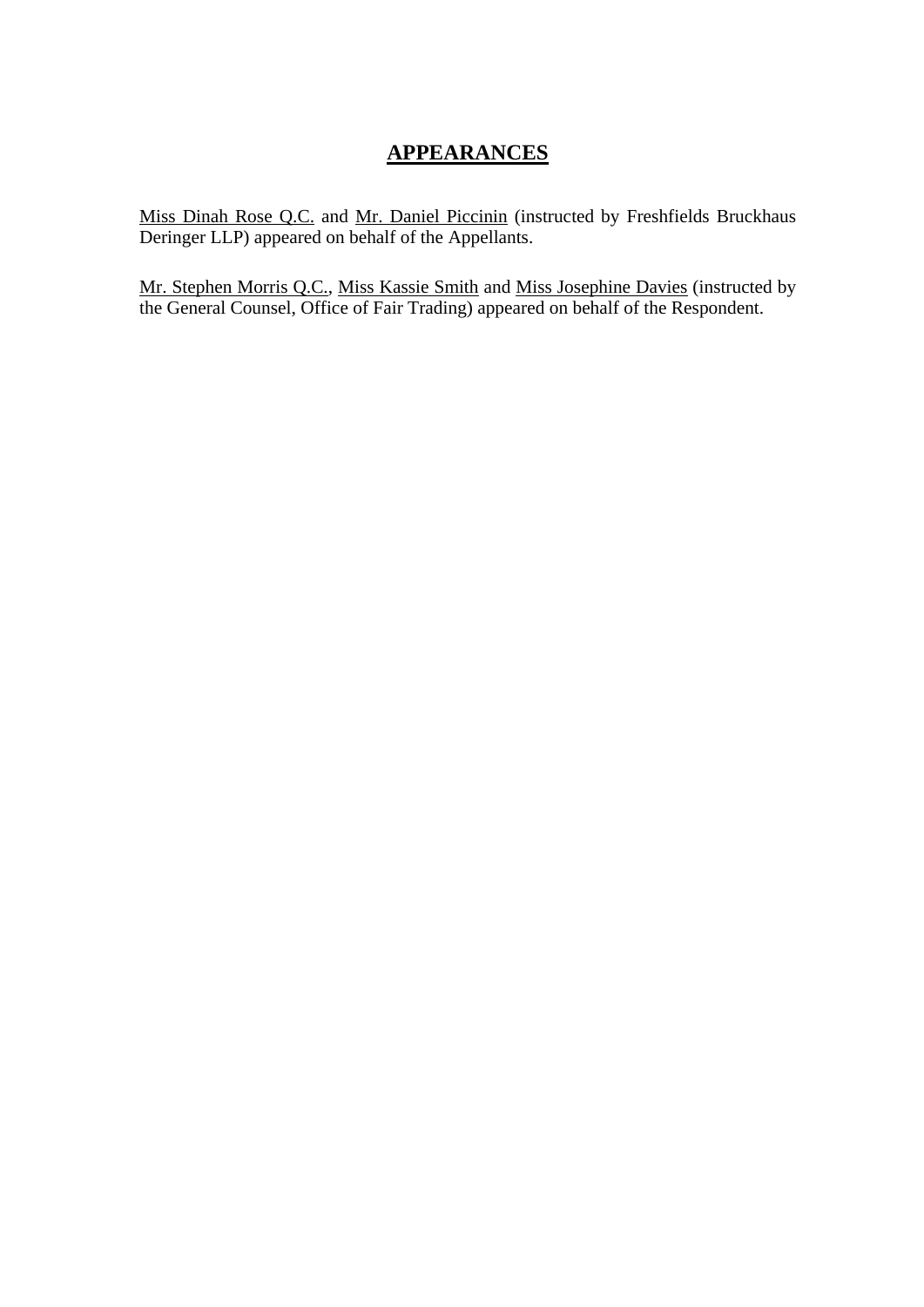### **Introduction**

- 1. On 1 March 2012 the Respondent ("the OFT") applied for an order for disclosure of certain documents and the provision of information, which it considered to be relevant to the liability issues in this appeal. In brief, those issues are whether the Appellants ("Tesco") participated in two separate concerted practices, one in 2002 and the other in 2003, in relation to the supply of cheddar cheese and British territorial cheeses in the UK. Both concerted practices involved a so-called 'A-B-C information exchange' in relation to future retail prices of cheese products via certain processors/suppliers. Those unlawful practices were the subject of fines imposed by the OFT in its decision of 26 July 2011 called "Dairy retail price initiatives" ("the Decision"). The name of the Decision derives from the alleged purpose of the concerted practices to increase retail prices for cheese in 2002 and 2003, and milk in 2003.
- 2. In particular the OFT originally sought an order from the Tribunal that:
	- (a) Tesco disclose to the OFT all documents which exist (or existed) that are responsive to a notice issued in February 2005 under section 26 of the Competition Act 1998 ("the Act") and which have not been provided to the OFT, including any documents that came to light as a result of searches by Tesco's external solicitors (Freshfields) in preparation for this appeal. The OFT also asked Tesco or its legal advisers to provide a sworn statement explaining the circumstances in which two documents annexed to the Notice of Appeal were identified given that they appeared to the OFT to be responsive to, but were not provided in response to, the section 26 notice.
	- (b) Tesco disclose certain documents requested by the OFT, by letter of 14 February 2012, concerning a number of contentions made in the Notice of Appeal and the witness evidence annexed to the Notice.
	- (c) Tesco identify the names of all the potential witnesses it contacted during the administrative procedure prior to its letter to the OFT dated 27 July 2011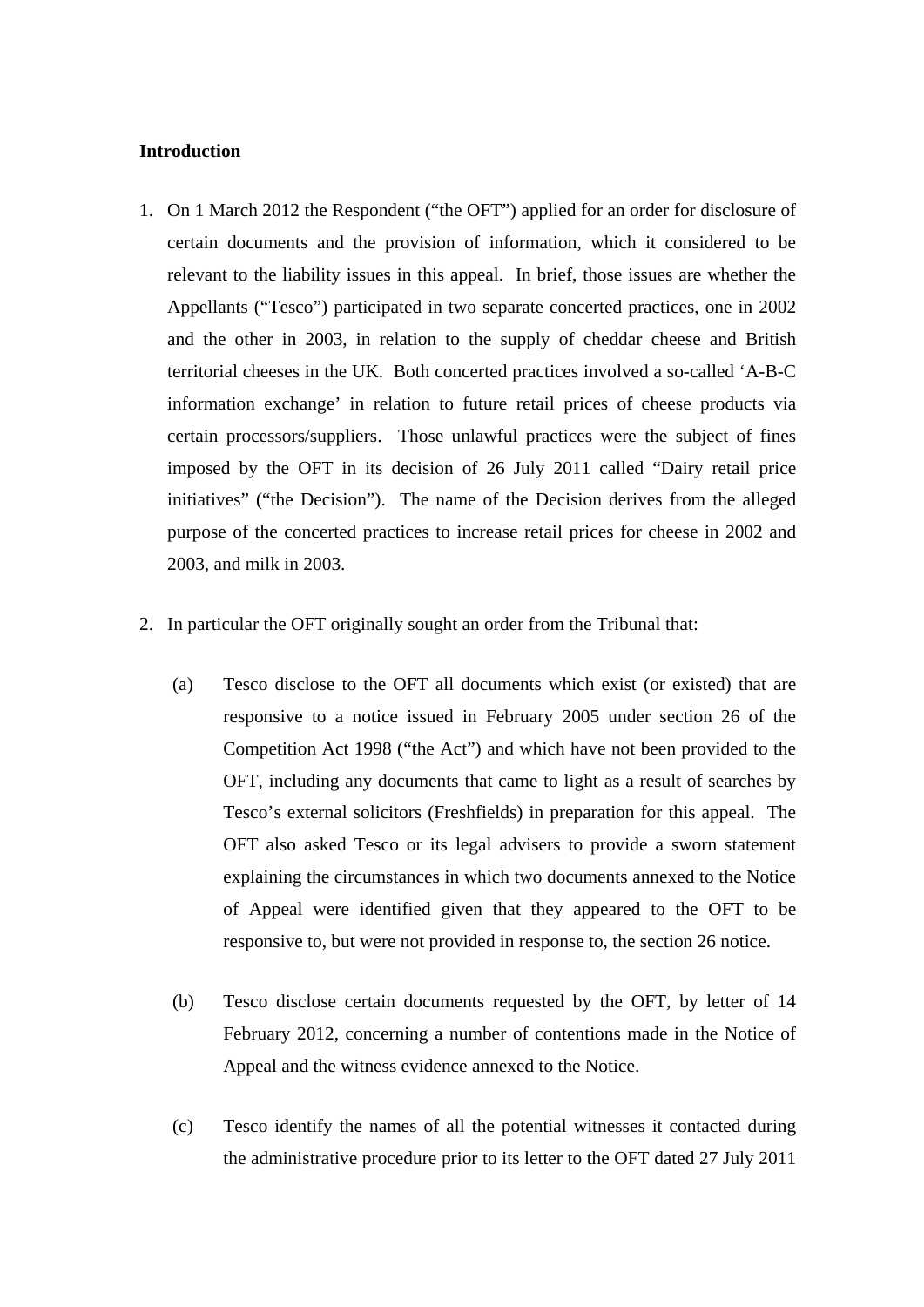(as described in paragraph 20 below) and disclose to the OFT by list all records and/or notes of and in relation to all contact with any potential witnesses and give production of documents identified by the OFT from that list within three days from that date.

- 3. I note that the original application was to a very large extent co-extensive with the classes of documents and information previously sought by the OFT in correspondence. Indeed that application was put forward on the basis that Tesco had allegedly failed to provide or identify the relevant documents and information. It is right to record that Tesco contended that the original application was unjustified and disproportionate. By the time of the hearing before me, however, the parties had managed to resolve the matters described in paragraphs 2(a) and 2(b) above. I need say nothing more about those matters.
- 4. The remaining divisive issue concerned the OFT's application for the provision of information about Tesco's contacts with potential witnesses and for disclosure of any records of discussions with those individuals ("the Application"). In response Tesco submitted that the relevant material was and remains subject to litigation privilege and, in any event, the Application was unnecessary.
- 5. Attached to this judgment is a glossary of terms that are used in this judgment.

### **Legal framework**

- 6. The sharpness of the issue between the parties to this Application tended to conceal the degree of common ground between them. I think it is worth drawing attention to several matters which do not appear to me to be contentious.
- 7. There is, first of all, the administrative procedure established by the Act. As one would expect, the OFT begins by investigating and gathering facts in relation to suspected infringements of the Act and/or Articles 101 and 102 of the Treaty on the Functioning of the European Union ("TFEU"). To that end, it is given extensive powers to conduct investigations (section 25), obtain documents and information (section 26), and enter premises with or without a warrant issued by the High Court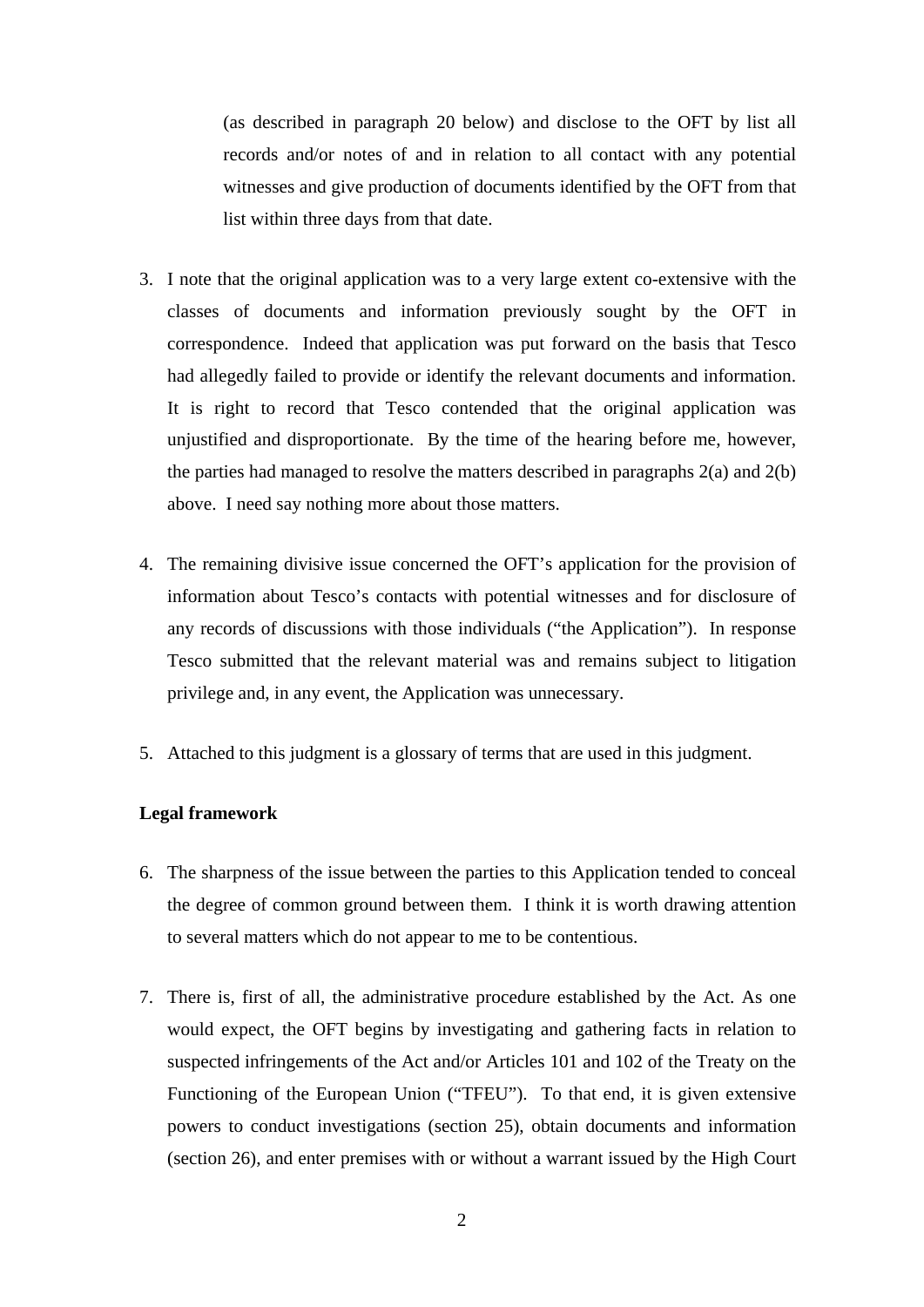(sections 27 to 29). If the OFT decides to proceed with the case, it must consider whether to propose to make a decision that a relevant prohibition has been infringed. If it proposes to make such a decision, the OFT issues a so-called "statement of objections" to give the persons concerned an opportunity to be heard (section 31). Having received the parties' representations and weighed up the evidence (and assuming it does not close the case file) the OFT decides whether the prohibitions imposed by the Act and/or Articles 101 or 102 TFEU have been infringed. Where the OFT makes a decision as to whether the Chapter I prohibition has been infringed, that decision is appealable to the Tribunal (section 46).

8. It is clear, secondly, that a requirement to produce or disclose documents, whether by written notice or during an inspection, does not extend to privileged communications in accordance with section 30(1) of the Act. Section 30(2) defines a privileged communication as:

"a communication —

(a) between a professional legal adviser and his client, or

(b) made in connection with, or in contemplation of, legal proceedings and for the purposes of those proceedings,

which in proceedings in the High Court would be protected from disclosure on grounds of legal professional privilege."

The above communications are more commonly known as "legal advice privilege" (section 30(2)(a)) and "litigation privilege" (section 30(2)(b)). In the present case, I am concerned only with the latter.

9. The OFT has acknowledged in its Guidelines that it cannot use its powers of investigation to require anyone to produce privileged communications: see e.g. paragraph 6.1 of *Powers of investigation* (OFT 404) and paragraph 7.1 of *A Guide to the OFT's investigation procedures in competition cases* (OFT 1263). I accept the point made by counsel for the OFT that neither of those Guidelines deals with the circumstances in which privileged communications may arise during an investigation.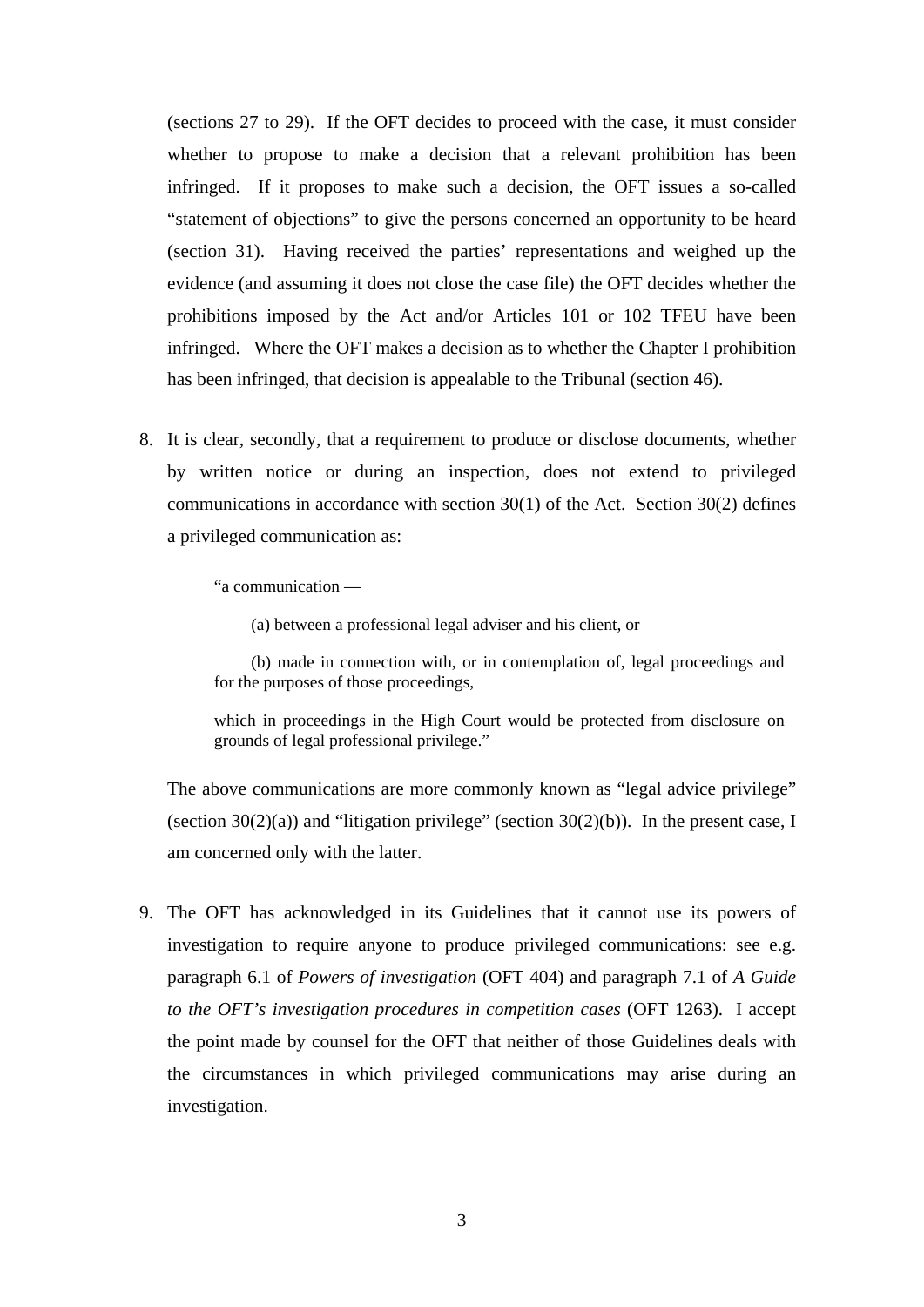- 10. Thirdly, by virtue of section 6(1) of the Human Rights Act 1998 (which received royal assent on the same day as the Act), the OFT is obliged to carry out its functions in a way that is compatible with "the Convention rights". Section 1 of the Human Rights Act provides that "the Convention rights" includes the rights and fundamental freedoms set out in Articles 2 to 12 and 14 of the European Convention on Human Rights and Fundamental Freedoms (Treaty Series No 73 (1953) Cmd 8969) ("ECHR"). Both parties accept (rightly in my view) the incontrovertible proposition that proceedings under the prohibitions imposed by the Act that may lead to the imposition of a penalty are "criminal" in nature for the purposes of the Convention right as set out in Article 6 ECHR (see e.g. *Napp Pharmaceutical Holdings Ltd v Director General of Fair Trading* [2002] CAT 1, at [98] and Case 43509/08 *A. Menarini Diagnostics SRL v Italy*, judgment of the European Court of Human Rights of 27 September 2011). I shall return below to the OFT's submission that this does not decide the issue of whether litigation privilege applies during the administrative procedure.
- 11. It was common ground, fourthly, that the Tribunal has a wide discretion as to what directions, if any, it should give to secure the just, expeditious and economical conduct of these proceedings. In particular rule 19 of the Competition Appeal Tribunal Rules 2003 (SI 1372 of 2003) ("the Rules") provides so far as relevant:

"19. - (1) The Tribunal may at any time, on the request of a party or of its own initiative, at a case management conference, pre-hearing review or otherwise, give such directions as are provided for in paragraph (2) below or such other directions as it thinks fit to secure the just, expeditious and economical conduct of the proceedings.

(2) The Tribunal may give directions –

…

…

(d) requiring persons to attend and give evidence or to produce documents;

(e) as to the evidence which may be required or admitted in proceedings before the Tribunal and the extent to which it shall be oral or written;

(k) for the disclosure between, or the production by, the parties of documents or classes of documents;

(3) The Tribunal may, in particular, of its own initiative -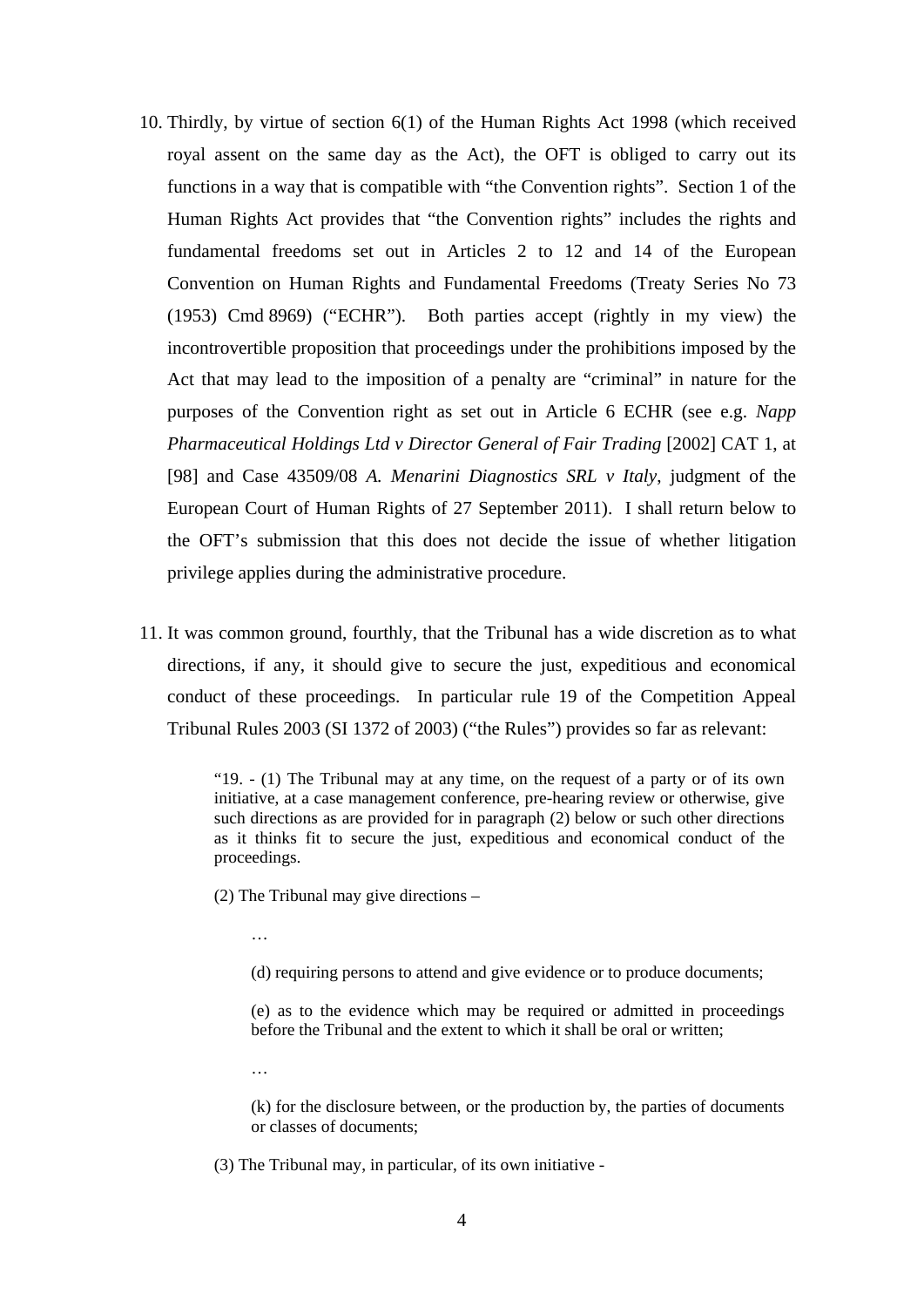…

(c) ask the parties or third parties for information or particulars;

…

(k) for the disclosure between, or the production by, the parties of documents or classes of documents;."

- 12. I would also draw attention to rule 22 which provides:
	- "22. (1) The Tribunal may control the evidence by giving directions as to
		- (a) the issues on which it requires evidence;
		- (b) the nature of the evidence which it requires to decide those issues; and
		- (c) the way in which the evidence is to be placed before the Tribunal.

(2) The Tribunal may admit or exclude evidence, whether or not the evidence was available to the respondent when the disputed decision was taken."

- 13. The Tribunal has on previous occasions had to consider issues of disclosure (e.g. *Claymore Dairies Ltd v OFT* [2004] CAT 16 and *Durkan Holdings Ltd v OFT*  [2010] CAT 12). The decisions of the Tribunal establish that, unlike standard disclosure under the CPR, there is no automatic right to disclosure. The Tribunal must be satisfied that the disclosure sought is necessary, relevant and proportionate for the fair disposal of the issues of substance in the appeal. The disclosure sought must be considered by the Tribunal in the light of the circumstances of each individual case and the overriding objective in rule 19 of the Rules.
- 14. Where disclosure is sought by a public authority defending a decision which is being challenged on appeal, it is necessary to bear in mind that the authority is not generally entitled to depart from the reasoning or evidence relied on in its decision. The Tribunal has recognised from the beginning that there should be a presumption against allowing the OFT to submit new evidence that could properly have been made available during the administrative procedure and dealt with in the decision: see *Napp Pharmaceutical Holdings Ltd v Director General of Fair Trading* [2001] CAT 3, at [79] and also [2002] CAT 1, at [133]. This presumption is justified by the need to observe the procedural safeguards that govern the administrative procedure (*Napp* [2001] CAT 3, at [78]). The presumption may be rebutted,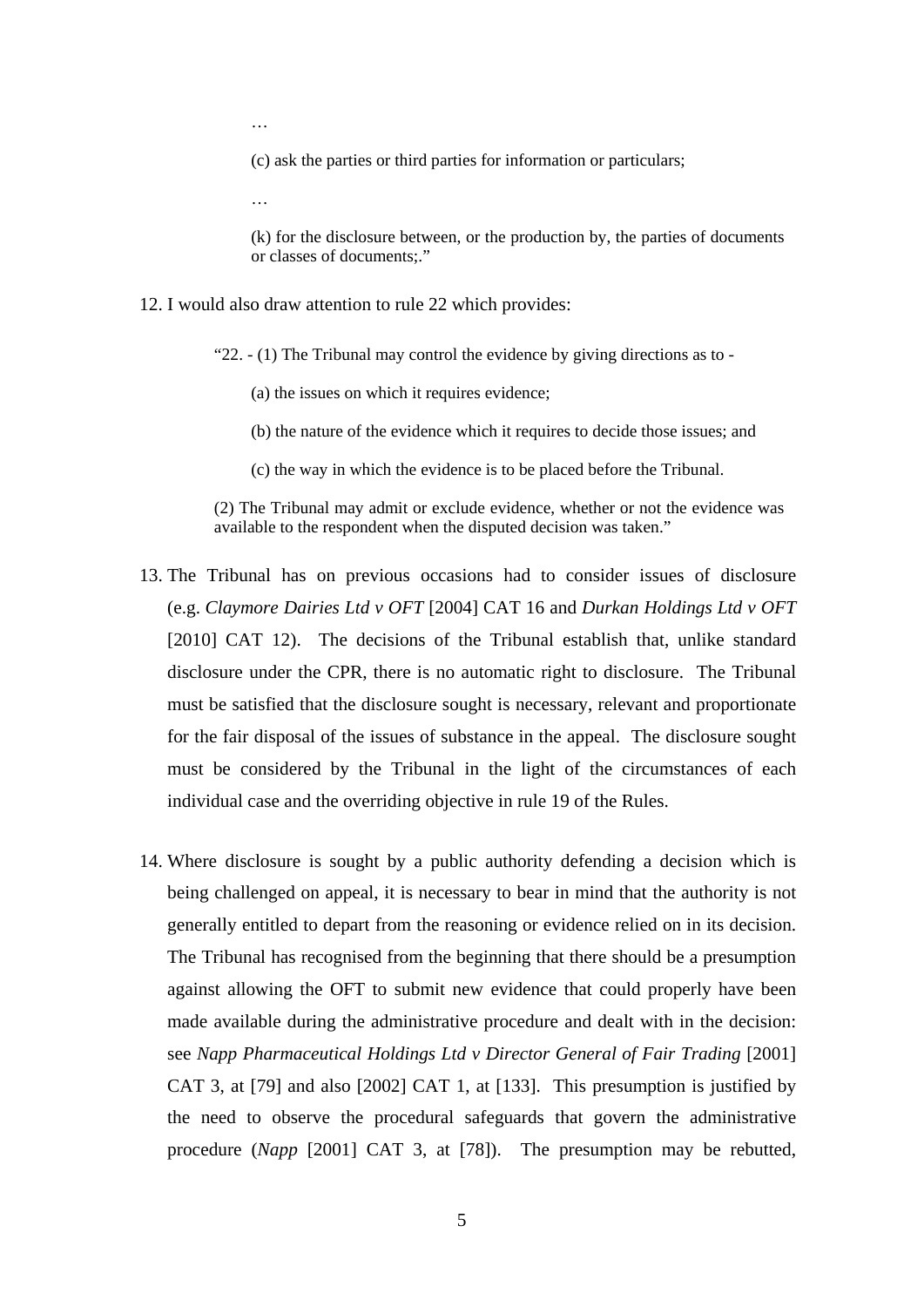however, in particular where a respondent wishes to adduce new evidence to rebut a case made on appeal.

- 15. Thus the contentious point arises: should the Tribunal order Tesco to provide to the OFT information and documents in relation to contacts it had with witnesses and potential witnesses towards the end of the administrative procedure, from or around January to July 2011?
- 16. In order to consider this point, it is necessary for me to return to the circumstances of this case.

#### **The factual background**

- 17. This case concerns the indirect exchange of retail pricing intentions between retailers via certain dairy processors for cheddar and British territorial cheeses. In the broadest terms, the dairy industry comprised three levels of trade in 2002/2003. The supply chain begins with the production by dairy farmers of raw cows' milk. Farmers sell raw milk to processors who, as their name implies, process it into, amongst other dairy products, cheese. The leading cheese processors in the UK were Dairy Crest, Glanbia and Lactalis McLelland. The processors supplied their branded cheese and retailer own label cheese to the so-called "national multiples" (i.e. Asda, Safeway, Sainsbury's and Tesco). The national multiples were the main, but not the only, retailers of cheese in the UK at the time.
- 18. The infringements alleged in the Decision came to light when Arla, a dairy processor, blew the whistle to the OFT in July 2003. The OFT opened its investigation in January 2004. It issued section 26 notices to various companies and interviewed individuals employed by Arla. The Statement of Objections ("SO") was issued by the OFT in September 2007 and sent to ten parties suspected of engaging in various infringements (they were: Asda, Morrisons, Safeway (now owned by Morrisons), Sainsbury's and Tesco, Arla, Dairy Crest, Lactalis McLelland, The Cheese Company and Wiseman). Of the 10 addressees of the SO, seven subsequently entered into what have been called "early resolution agreements", whereby each admitted liability for the alleged infringements in return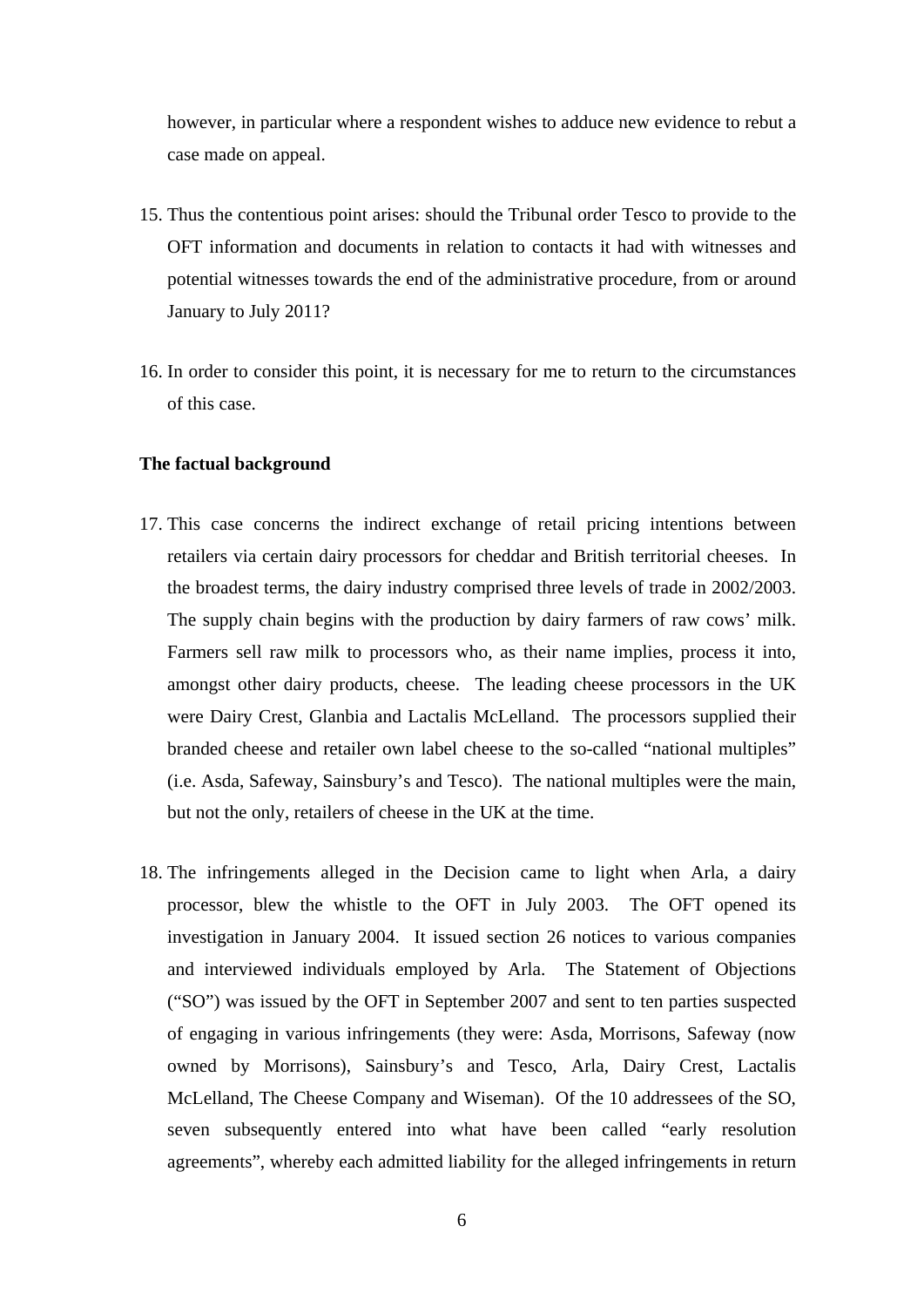for a reduction in the penalty. The tenth addressee, Tesco, contested the Chapter I infringements alleged against it.

- 19. After issuing the SO, the OFT interviewed individuals employed by various dairy processors and grocery retailers. On 23 July 2009 the OFT issued a Supplementary Statement of Objections ("SSO") in order to supplement and revise the SO by adducing the additional evidence that it had obtained. Following the parties' responses to the SSO, the OFT concluded that the evidence was insufficient to support a finding of infringement in respect of some of the matters that had been alleged. On 29 April 2010 Tesco informed the OFT that it would not contest the OFT's proposed findings of unlawful coordination of retail prices of cheese products in 2002 and 2003 if the OFT decided to close the case on various other allegations. In November 2010, however, Tesco decided to contest its alleged involvement in the concerted practices to increase retail prices for cheese products in 2002 and 2003. The reasons for its change of mind are not relevant to the Application.
- 20. Following Tesco's decision in November 2010 to contest the OFT's proposed findings of infringement, Tesco informed the OFT in January 2011 that it was considering whether to obtain further witness evidence from individuals outside Tesco, in particular current and former employees of Dairy Crest and Lactalis McLelland. The OFT wrote to Tesco in January 2011 and stated that it was a matter for the individuals in question (and their employers) whether they wished to provide evidence to Tesco, but that the deadline for Tesco to respond to the SSO had passed. Then, on 27 July 2011, the day after the Decision had been taken but ten working days before it had been notified to Tesco and the other parties, Tesco submitted two witness statements to the OFT and a corrigendum to an earlier witness statement. The cover letter from Tesco's external solicitors to the OFT accompanying the submission of this evidence stated in particular:

"Since [Tesco's] exchange of correspondence with the OFT earlier [in 2011], we have spoken to a number of the individuals involved in the Cheese 2002/3 allegations. These individuals either expressed their unwillingness to be drawn into this process at this late stage or, somewhat unsurprisingly, have poor recollection of the facts and events at issue (which now happened over eight years ago). All of the individuals who were prepared to speak to us corroborated Tesco's case. Of these there were two individuals who had a sufficiently reliable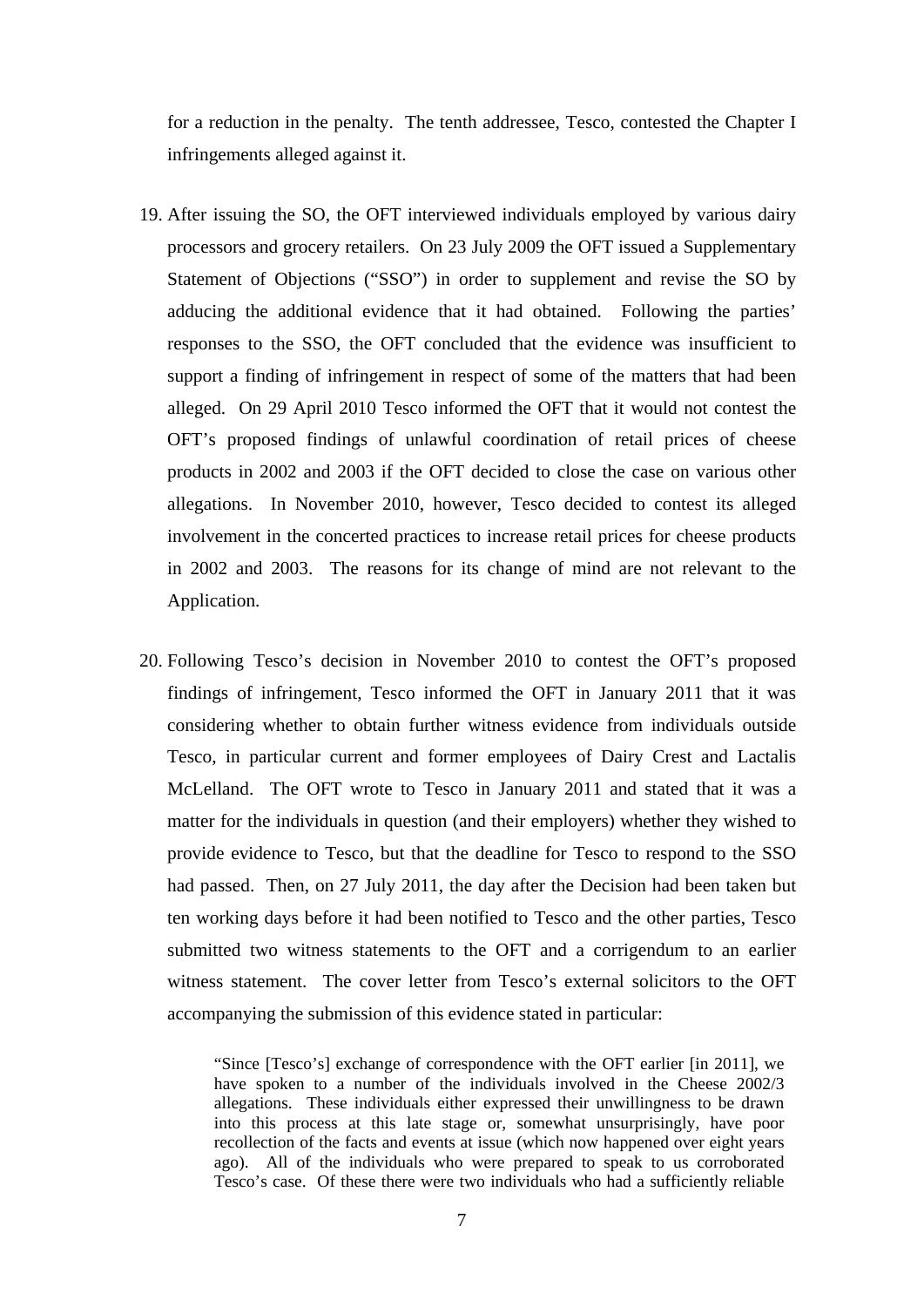and informative recollection of the events in relation to the cheese allegations at issue and who were willing to give us witness statements, namely:

• Arthur Reeves, Commercial Director for Dairy Crest's cheese business in 2002/3; and

• Tom Ferguson, National Account Controller [for Lactalis McLelland] in 2002/3, responsible for managing the Tesco relationship."

The author of the letter explained that the new evidence corroborated the previous submissions made by Tesco, in particular that Tesco's pricing decisions were unilateral and that it had not been colluding indirectly with other retailers. It continued:

"We consider that the OFT cannot reach a final decision in this Investigation without taking account of this new evidence. In light of the above, the new evidence enclosed provides sufficient grounds for the OFT now to drop the remaining Cheese allegations against Tesco, as it did in relation to the Milk and Butter allegations in April 2010.

…

Tesco has asked me to make clear that if, notwithstanding the position outlined in this letter the OFT proceeds to adopt an infringement decision against it, Tesco will continue to defend its position vigorously, including, if necessary, before the courts."

- 21. On 29 July 2011 the OFT wrote to Tesco explaining that this submission was out of time and returned the statements unread. A further attempt by Tesco to provide witness evidence on 4 August 2011 was similarly rebuffed by the OFT on 5 August 2011. The Decision was published on 10 August 2011.
- 22. Tesco sent its Notice of Appeal to the Tribunal on 10 October 2011 and annexed copies of the documents on which it relied, including nine written statements from five witnesses of fact. The OFT filed and served its Defence on 30 January 2012. Counsel for Tesco drew my attention to paragraph 28 of the Defence which states:

"In this appeal, the OFT will rely upon the strong documentary evidence. It does not intend to call witnesses to give oral evidence. At §20 to §22 of the Notice of Appeal, Tesco is critical of the OFT's approach to witnesses in this case, and in particular, its failure to interview witnesses. However this criticism is misplaced. The documentary evidence in this case is contemporaneous and it is clear and strong. No amplification of this evidence is required, by further documentary evidence or oral testimony, when considering the nature of the infringements found by the OFT."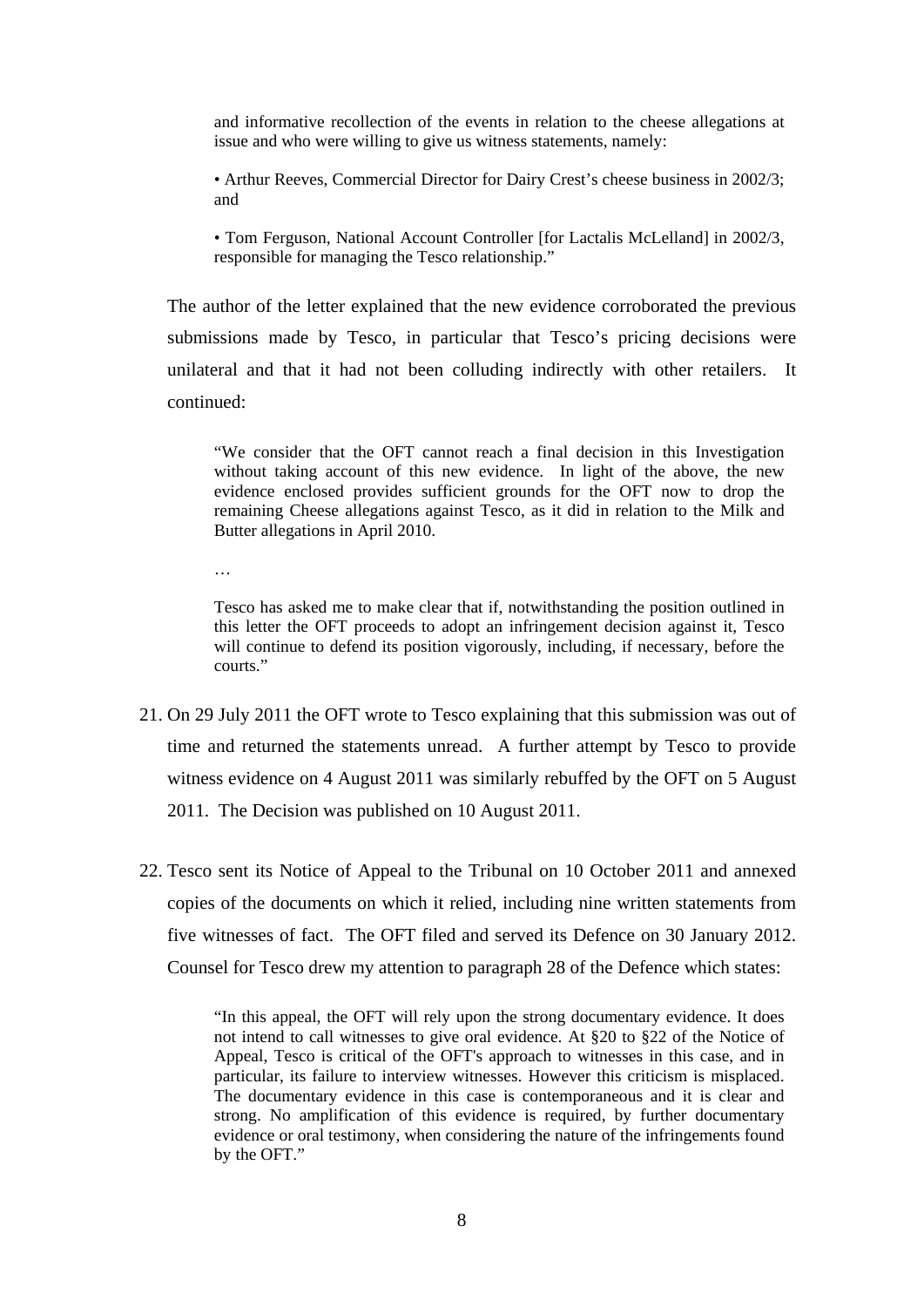- 23. Apparently, this passage led Tesco to ask the OFT whether it had contacted any potential witnesses, and if so, which people, and the nature and content of the communications between the OFT and those individuals. The OFT confirmed, by letter of 21 February 2012, that it had not made contact with any potential witnesses in this matter since the issue of the SSO in 2009. In the same letter the OFT asked Tesco to identify all of the potential witnesses it had contacted before or since the letter of 27 July 2011 and disclose all records of contacts between Tesco, its external solicitors and any potential witnesses.
- 24. This is the background against which the issues raised by the Application fall to be considered. At the hearing, however, counsel for the OFT confined (rightly in my view) the OFT's request to a list of the individuals contacted prior to the Decision of 26 July 2011 and production of notes of Tesco's discussions with those individuals. In my judgment, any discussions between Tesco or its external solicitors and potential witnesses after the Decision were and remain subject to litigation privilege (unless, of course, that privilege has been waived).

### **The issues for the Tribunal**

- 25. Most of the parties' submissions at the hearing were directed to the possible application and waiver of litigation privilege. As counsel for Tesco pointed out, however, the first issue is whether I should order the disclosure sought by the OFT. The issues which I have to consider and the positions of the parties in outline were as follows:
	- (a) Is the disclosure sought by the OFT relevant, necessary and proportionate to determine the issues before the Tribunal? The OFT's case was that disclosure was relevant to the issues to be determined as well as necessary and proportionate for its proposed cross-examination of witnesses of fact called by Tesco. Tesco submitted that the OFT had not identified any proper basis for disclosure.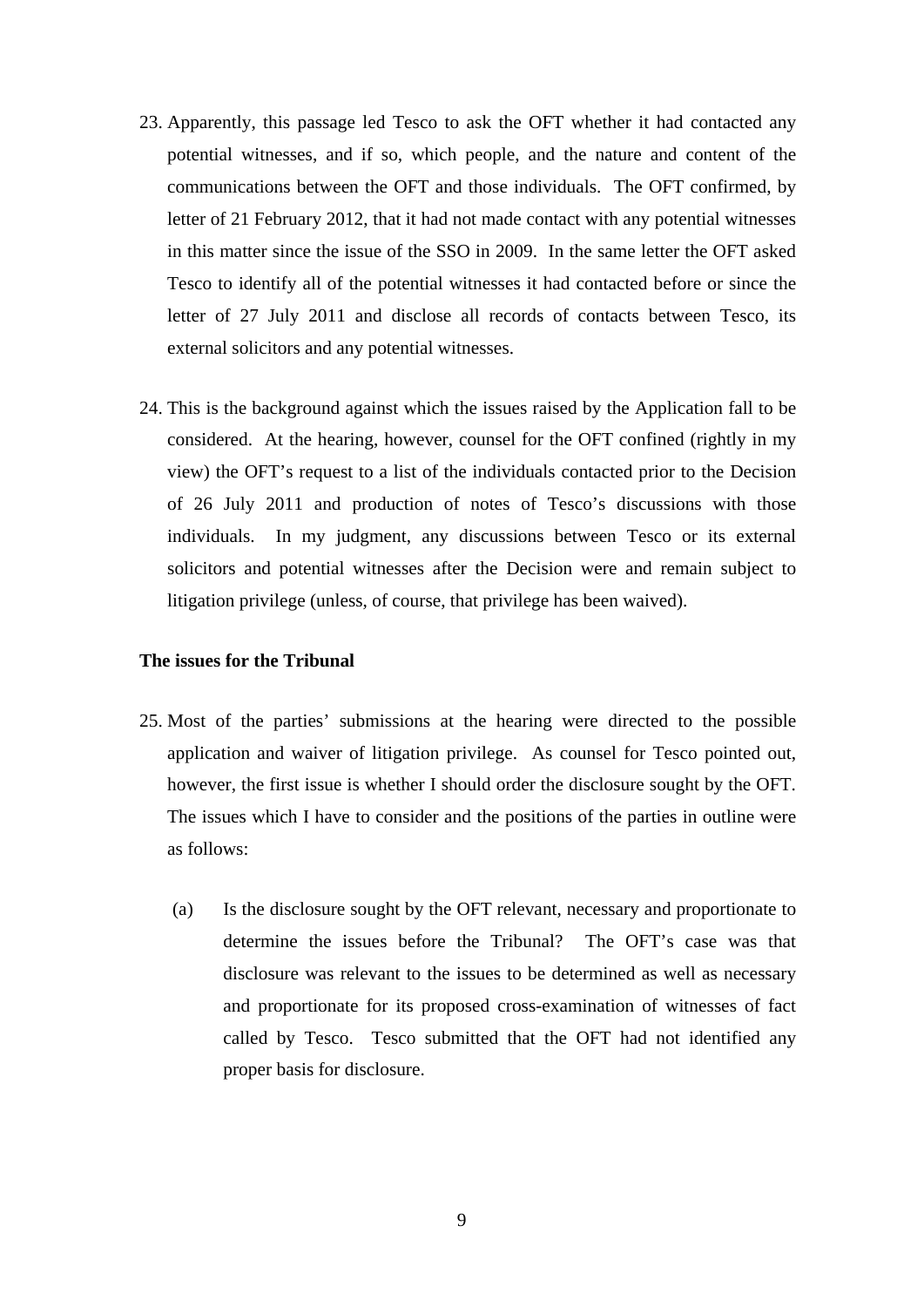- (b) In the event of an order for disclosure, was the relevant material subject to litigation privilege? The OFT submitted that the answer is plainly 'no', whereas Tesco was equally emphatic that the answer should be 'yes'.
- (c) If the relevant material is subject to litigation privilege, has that privilege been waived? The OFT's position was that Tesco had indeed waived its right to resist an order for disclosure, whereas Tesco denied this.

#### **Should the Tribunal order disclosure of the potential witness materials?**

- 26. Counsel for the OFT submitted that the disclosure sought by the OFT should be ordered for three reasons, namely (1) the material in question is relevant to matters in issue in the appeal and may affect the credibility of the version of events given by Tesco's witnesses, (2) disclosure is necessary for the purposes of cross-examination of Tesco's witnesses, and (3) disclosure would be proportionate as the OFT's request is narrowly confined and would not impose a great burden on Tesco.
- 27. In response counsel for Tesco submitted that the OFT had failed to establish why this material is relevant or necessary to the issues to be determined for four reasons, namely (1) it is not sufficient for the OFT to seek such material merely to test the credit of those witnesses on whose evidence Tesco relies, (2) the OFT had every opportunity to approach directly the relevant witnesses in this case, (3) the Defence stated that there is no need for the OFT's case to be amplified by any further material, and (4) there is a presumption against allowing a respondent to adduce new evidence.
- 28. The OFT is seeking disclosure of notes of discussions between Tesco and/or its external solicitors and potential witnesses so that those notes might be deployed to cross-examine the witnesses called by Tesco (hereafter "the Potential Witness Material"). My judgement is that disclosure of the Potential Witness Material would not be consistent with the overriding objective in rule 19 of the Rules to deal with this appeal justly. Further, the documents sought are neither necessary nor proportionate to the issues before the Tribunal in this appeal.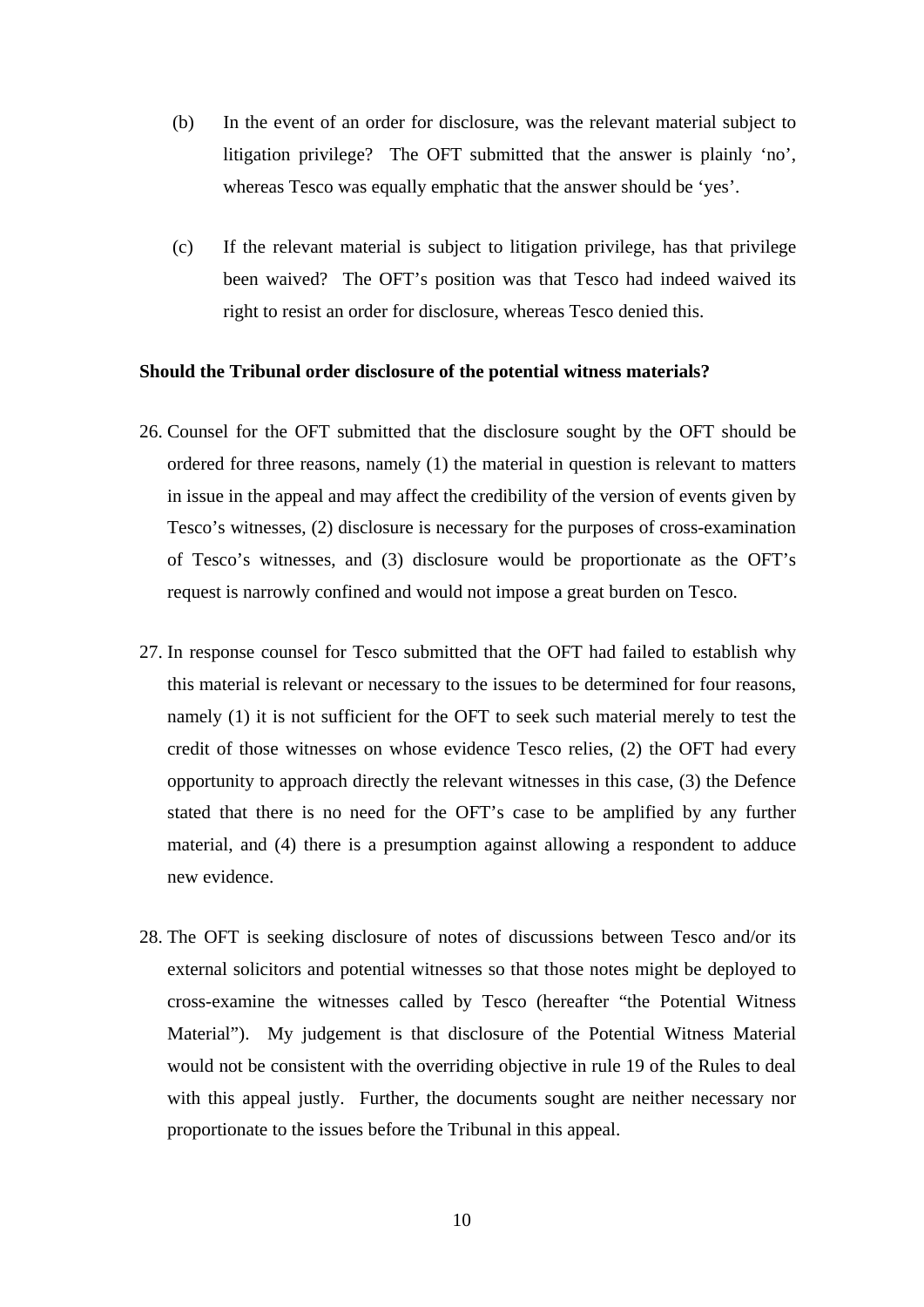- 29. First, I consider that using the Potential Witness Material for the purpose of crossexamination is likely to be unfair and unhelpful. The OFT intend to use the material to test the evidence of a witness called by Tesco, presumably in an attempt to identify inconsistencies or ambiguities in the account given by that witness. If the live witness maintains his or her version of events in the witness box, then it would be impossible for the Tribunal to draw any conclusion about his or her truthfulness from the fact that their version appears to contradict the recollection of another individual who has not been called as a witness. This would be unfair to the live witness. It would also be unhelpful to the Tribunal as it would not be in a position to assess the credibility of the witness, giving evidence on oath, by reference to unsworn statements made by another individual.
- 30. A second point, which is related to the first, is that if the OFT wants to crossexamine on the basis of the Potential Witness Material, then it would need to adduce it properly as evidence in this appeal. This gives rise to a further problem in the present context. In my view it would be disproportionate at this late stage of the proceedings – the hearing is due to commence on 26 April – to permit the OFT to adduce some or all of the Potential Witness Material in evidence when no one had previously considered it to be relevant to the investigation or the appeal. It would be unfair now to expect an appellant to have to analyse how all the unused notes of their interviews with third parties affects their case. It would be too late to start having to assess the relevance and probative value of new evidence.
- 31. Third, I accept the submission of counsel for Tesco that the OFT should not be entitled to disclosure in respect of material going to the credit of its witnesses of fact (e.g. *Thorpe v Chief Constable of the Greater Manchester Police* [1989] 2 All ER 827). Counsel for the OFT tried to draw a distinction between seeking disclosure of material which might be used to question the credibility of a witness's version of events and disclosure of material to challenge whether a witness is truthful. It seems to me that this is a distinction without a difference. It is not necessary for a court to find that a person was lying in the witness box in order to have reservations about his or her version of events.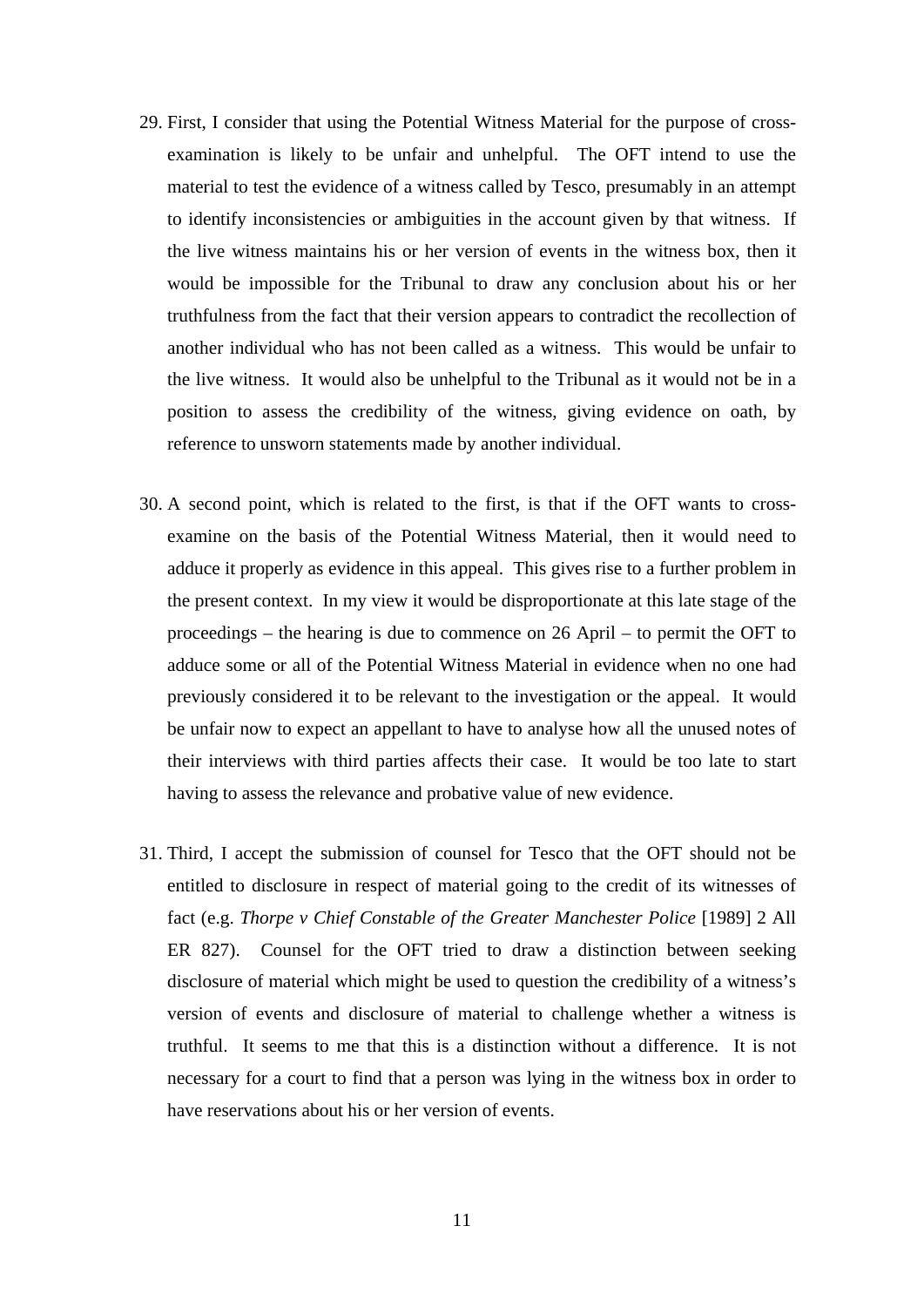- 32. Fourth, I bear in mind that the OFT is defending this appeal on the basis of what it considers to be strong documentary evidence (see paragraph 22, above). The OFT has expressly stated that no amplification of this documentary evidence is required. That is presumably why it did not make its own inquiries and seek to contact any of the potential witnesses during the investigation or prior to filing the Defence. This being the case, it is not necessary for the OFT to seek to supplement its case by reference to the material sought in the Application.
- 33. My conclusion is that the OFT's application for disclosure should be refused. It is therefore not strictly necessary for me to express any view on the second and third issues raised by this Application. I shall however briefly express my conclusions on those issues, in deference to the submissions that have been made.

# **Are the notes of discussions between Tesco and potential witnesses prior to the Decision subject to litigation privilege?**

- 34. The parties disagreed as to whether the communications between Tesco or its legal advisers and third parties from or around January 2011 to 26 July 2011, the date of the Decision, were subject to litigation privilege. Counsel for each party helpfully took me to various passages of a leading textbook on that subject: 10th edition of Hollander, *Documentary Evidence* (2009).
- 35. Litigation privilege exists because it is in the public interest that litigants should seek and obtain confidential advice in respect of actual or contemplated litigation. It is well-established that litigation privilege applies to confidential communications between a lawyer or the lawyer's client and a third party or to any document brought into existence for the dominant purpose of use in the conduct, or aid in the conduct, of actual or contemplated litigation. The general principles of litigation privilege were summarised by Lord Carswell in *Three Rivers District Council v Governor and Company of the Bank of England (No.6)* [2004] UKHL 48 at paragraph 102:

"The conclusion to be drawn from the trilogy of 19th century cases to which I have referred and the qualifications expressed in the modern case law is that communications between parties or their solicitors and third parties for the purpose of obtaining information or advice in connection with existing or contemplated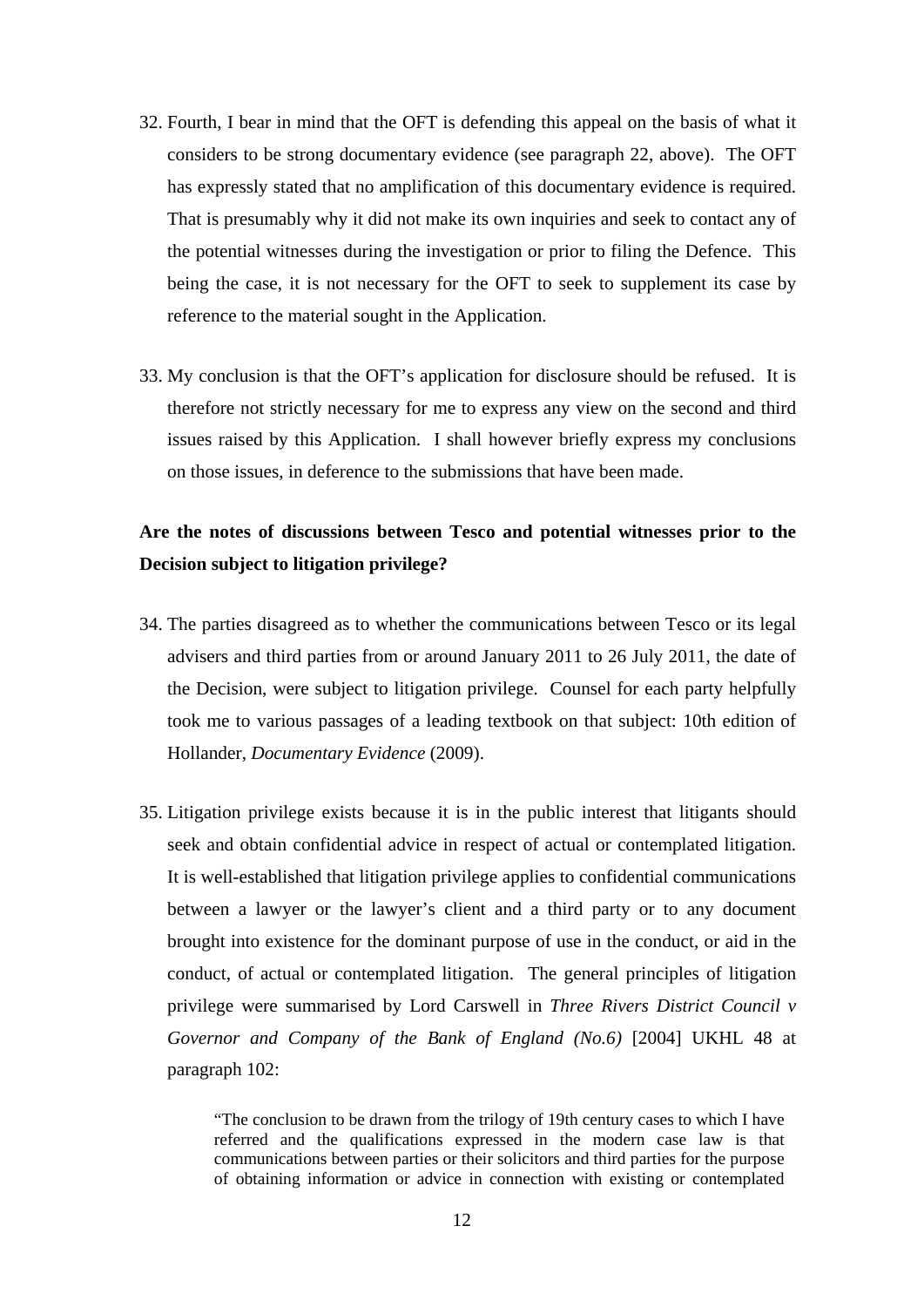litigation are privileged, but only when the following conditions are satisfied: (a) litigation must be in progress or in contemplation; (b) the communications must have been made for the sole or dominant purpose of conducting that litigation; (c) the litigation must be adversarial, not investigative or inquisitorial."

36. The rationale behind litigation privilege was stated succinctly by Lord Rodger of Earlsferry in *Three Rivers (No.6)* at paragraph 52:

> "Litigation privilege relates to communications at the stage when litigation is pending or in contemplation. It is based on the idea that legal proceedings take the form of a contest in which each of the opposing parties assembles his own body of evidence and uses it to try to defeat the other, with the judge or jury determining the winner. In such a system each party should be free to prepare his case as fully as possible without the risk that his opponent will be able to recover the material generated by his preparations. In the words of Justice Jackson in *Hickman v Taylor* (1947) 329 US 495, 516, 'Discovery was hardly intended to enable a learned profession to perform its functions either without wits or on wits borrowed from the adversary'."

Thus, litigation privilege is a right to lawfully withhold that evidence from other parties. It extends to notes of interview and proofs of evidence from potential witnesses for use in actual or prospective litigation: Hollander, *Documentary Evidence*, at paragraph 14-01. Both the information given and the identity of the person supplying it are privileged unless and until that privilege is waived.

37. The meaning of "litigation" was considered by the House of Lords in the case of *In re L (a minor) (Police Investigation: Privilege)* [1997] AC 16. Their Lordships held, by a majority, that litigation privilege could not be claimed in order to protect from disclosure a report prepared for use in non-adversarial care proceedings under Part IV of the Children Act 1989. Family law care proceedings were not to be regarded as "adversarial" in nature as they were not based upon the rights of the parents; rather they focused on a determination of the future welfare of a child. An order could, therefore, lawfully be made for the disclosure of that report to the police for the purposes of a criminal investigation. The essential reasoning of the majority can be found in the speech of Lord Jauncey of Tullichettle (with whom Lord Lloyd of Berwick and Lord Steyn agreed) who said at p. 26:

> "This raises the question of whether proceedings under Part IV of the Act are essentially adversarial in nature. If they are, litigation privilege must continue to play its normal part. If they are not, different considerations apply.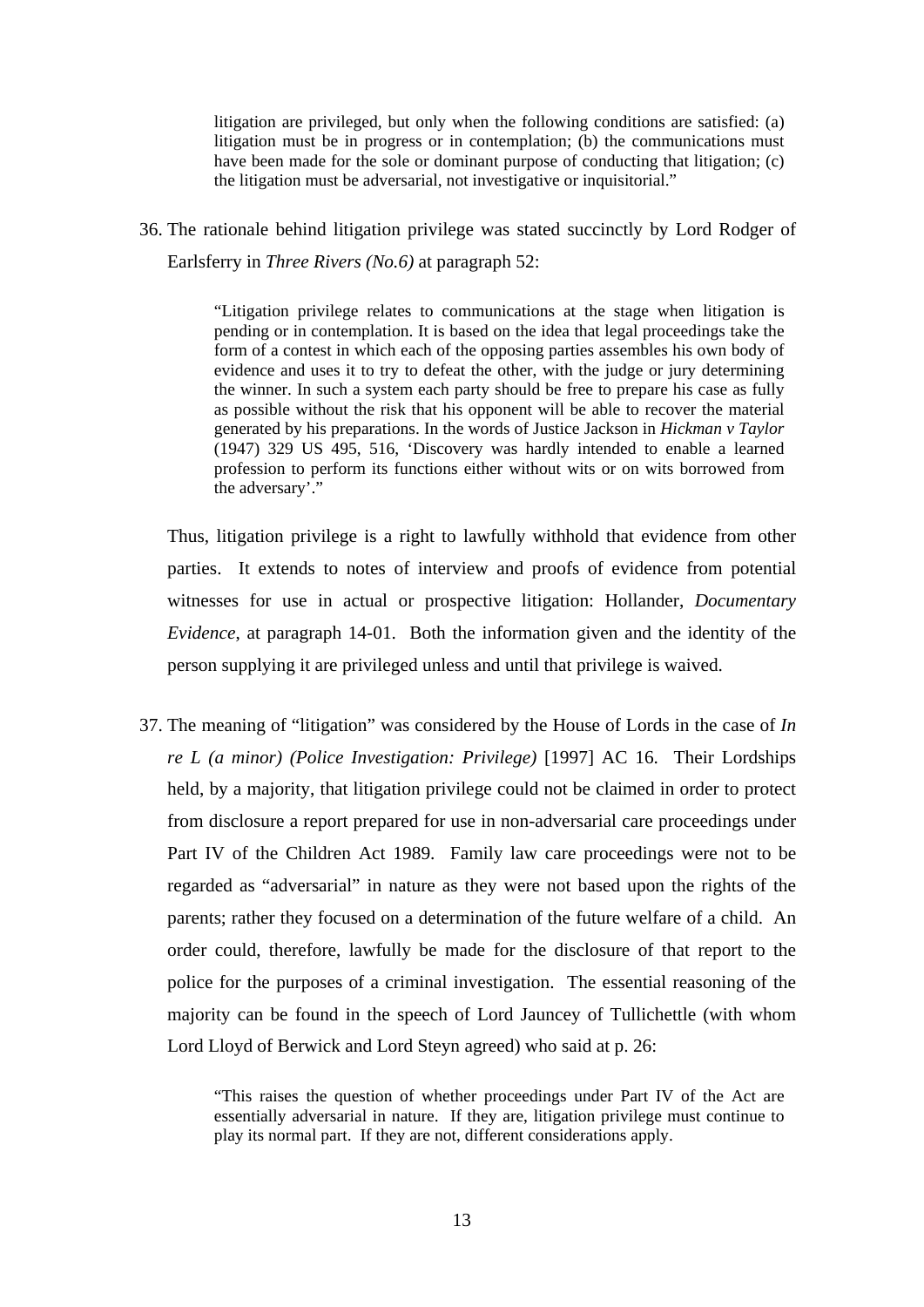I agree with Sir Stephen Brown P. [the then President of the Family Division] that care proceedings are essentially non-adversarial. Having reached that conclusion, and also that litigation privilege is essentially a creature of adversarial proceedings, it follows that the matter is at large for this House to determine what if any role it has to play in care proceedings ... His report appears to have been based entirely on the hospital care notes and there is no suggestion that he had any communication with the mother. Accordingly, all the material to which he had access was material which was already available to the other parties … In these circumstances I consider that care proceedings under Part IV of the Act are so far removed from normal actions that litigation privilege has no place in relation to reports obtained by a party thereto which could not have been prepared without the leave of the court to disclose documents already filed or to examine the child … The better view is that litigation privilege never arose in the first place rather than that the court has power to override it. It is excluded by necessary implication from the terms and overall purpose of the Act. This does not of course affect privilege arising between solicitor and client."

38. Lord Nicholls of Birkenhead gave a powerful dissent, stating that litigation privilege should be extended to any proceeding which cannot be conducted fairly without its use, including child care proceedings. His Lordship noted that the unavailability of privilege in child care proceedings might breach Article 6 of the ECHR (which had not been incorporated into English law at that time). In his dissenting speech Lord Nicholls also sounded a note of caution against basing any such analysis simply on the distinction between "adversarial" and "inquisitorial" proceedings: [1997] AC 16, 31G-32D. In his Lordship's view:

> "In this context the contrast between inquisitorial and adversarial needs handling with care, for at least two reasons. First, the contrast suggests that proceedings are either wholly adversarial or wholly inquisitorial. They partake wholly of the one character or wholly of the other. This is not always so. Proceedings may possess some adversarial features and some inquisitorial features." (at 31H-32A)

- 39. This brings me to what is to my mind the threshold question on this part of the Application. By the time Tesco contacted potential witnesses from or around January 2011 to the date of the Decision on 26 July 2011, should the OFT's investigation be properly classified as adversarial, as opposed to merely investigative or inquisitorial? I have deliberately framed the question in this manner to focus on the particular facts of this case and not wider questions of principle which were not raised by the Application.
- 40. Counsel for the OFT submitted that the administrative procedure under the Act is investigative and non-adversarial in nature; litigation privilege is by necessary implication excluded. In that regard he relied on a statement in *Phipson on*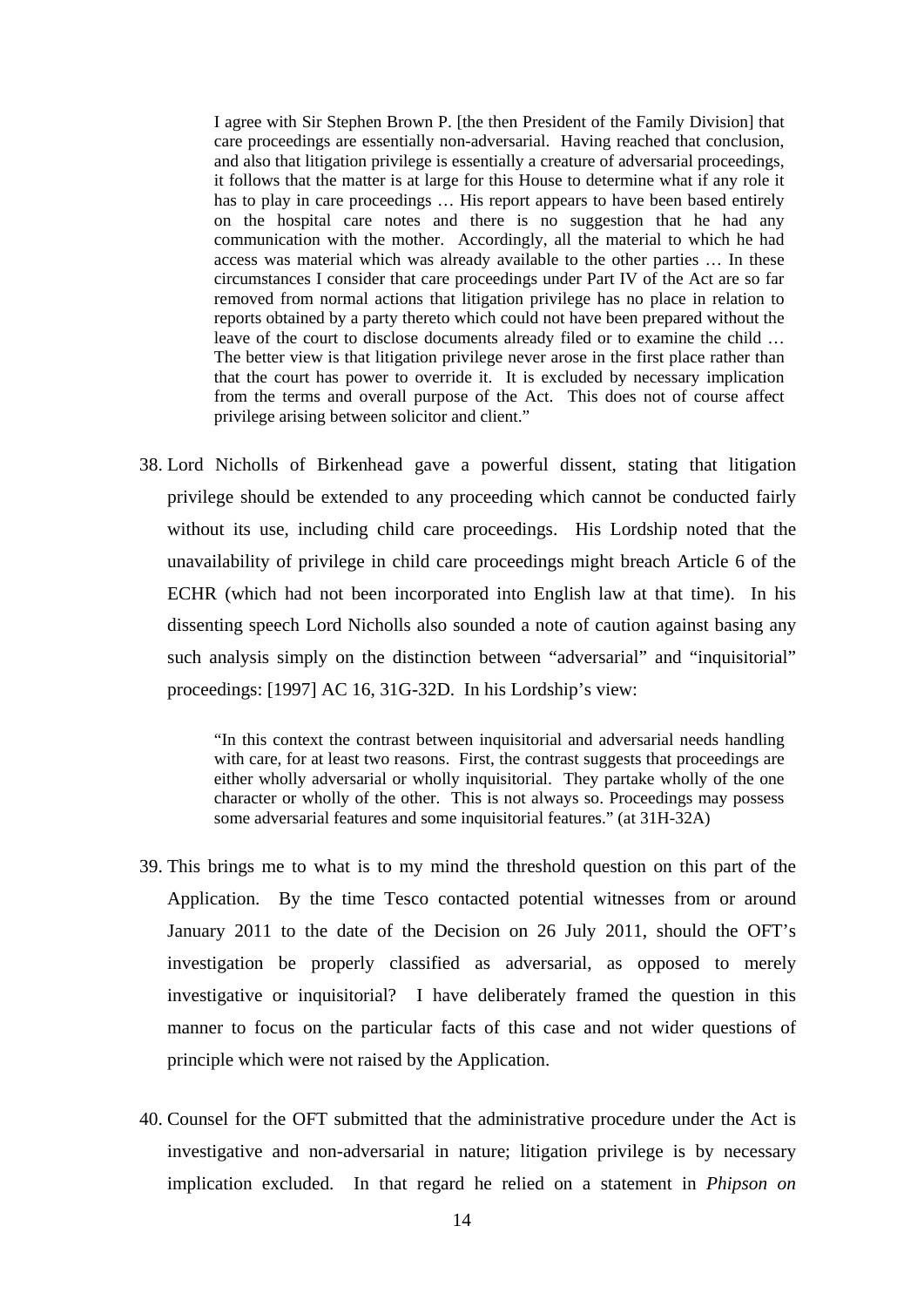*Evidence* that competition investigations are not adversarial; on the fact that there is no equivalent of litigation privilege in the context of investigations by the European Commission; on an analogy between the care proceedings in *In re L* and administrative procedure under the Act; on the inquisitorial nature of what the OFT was doing in this case; and on the fact that the Act itself distinguishes between "legal proceedings" (in section 30) and "investigation" (in section 26). The OFT accepted that investigations must be fair and comply with the requirements of Article 6 of the ECHR; however those requirements did not transform investigations into "adversarial proceedings".

- 41. The passing observation in the 17th edition of *Phipson on Evidence*, which is not supported by authority, is with respect of no assistance in the present case. (I note that Charles Hollander Q.C. is the distinguished author of the relevant chapter in *Phipson on Evidence* and that the same observation appears in the 10th edition of Hollander, *Documentary Evidence*.) The reference to "competition investigations" as one of the examples of non-adversarial proceedings might be referring to market studies carried out by the OFT or, perhaps, market investigations under the Enterprise Act 2002. In my judgment, it should not be taken to characterise *all* competition law investigations as being inquisitorial in nature, irrespective of the nature of the proceeding in question and the particular circumstances of the case. I shall consider the particular features of the present case below.
- 42. The European Union case law on legal professional privilege is aptly summarised in paragraph 50 of the Commission's *Notice on best practices for the conduct of proceedings concerning Articles 101 and 102 TFEU* (OJ 2011 C308/6). This does not take matters further for two reasons. First, it is concerned with legal advice privilege, not litigation privilege. Second, the Courts of the European Union do not appear to have considered whether or not litigation privilege exists in the context of an investigation by the European Commission.
- 43. So far as *In re L* is concerned, the majority of the House of Lords were concerned with the existence of litigation privilege in care proceedings. I do not accept the submission of counsel for the OFT that investigations under the Act are analogous to care proceedings under the Children Act 1989. At a high level of generality they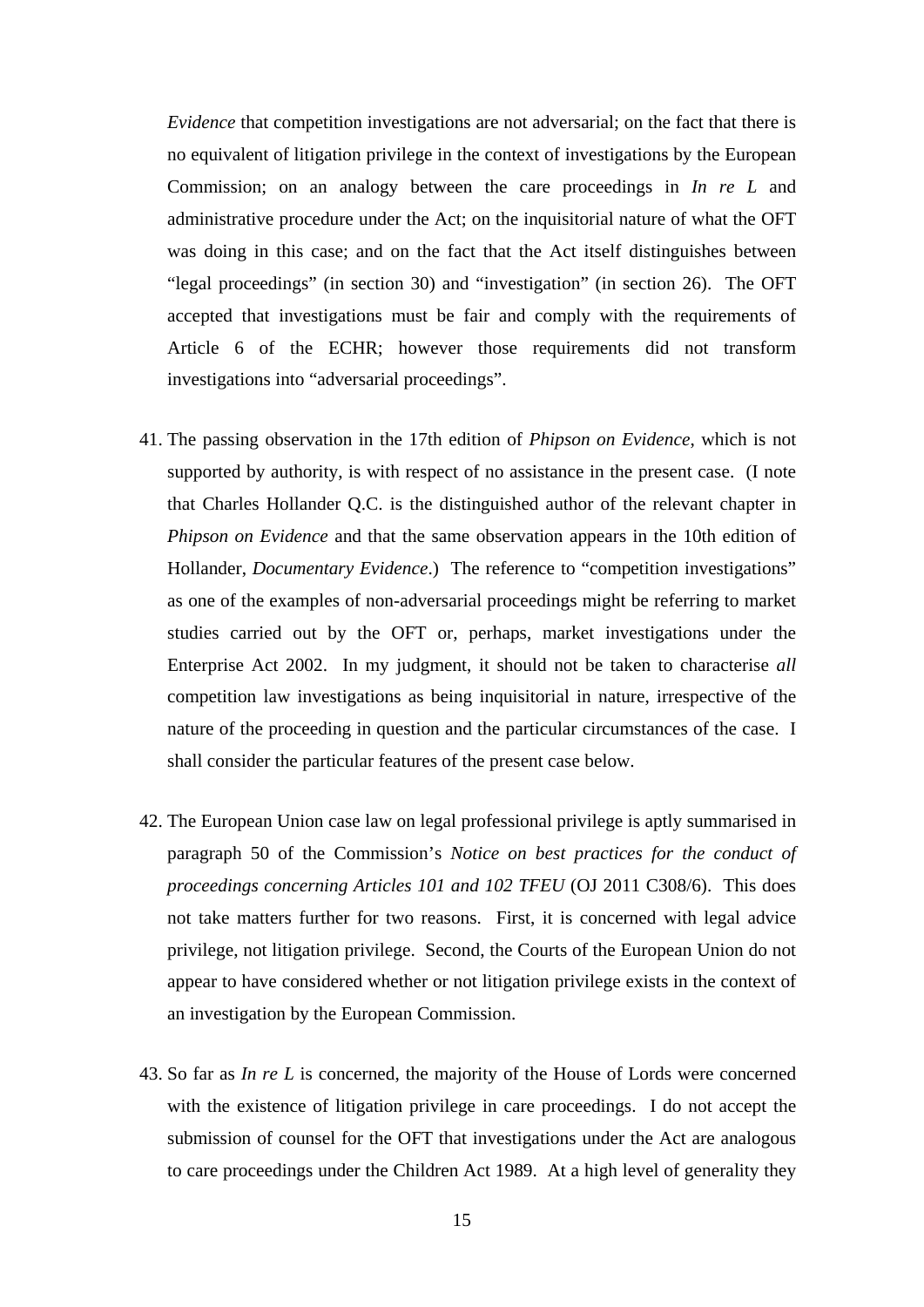are, of course, both concerned with protecting different aspects of the public interest. It does not follow, however, that they should always be regarded as public interest inquiries which are (in the words of Hollander, *Documentary Evidence*, at paragraph 14-08) merely engaged in fact-gathering. In *LM v London Borough of Lewisham* [2009] UKUT 204 the Upper Tribunal noted in paragraph 29 that *In re L*  did not hold that there is never any litigation privilege in care proceedings; their Lordships in *In re L* were careful to confine themselves to the facts of that case. Similarly, labelling as "inquisitorial" all investigations at all points under the Act, as the OFT sought to do, fails to take into account the nature of proceedings under the Act in a particular case. Proceedings may not be wholly adversarial or wholly inquisitorial. In *LM v London Borough of Lewisham* the Upper Tribunal referred to judicial review proceedings as being sufficiently adversarial in nature to attract litigation privilege. This is so even though judicial review proceedings do not, in theory, involve a *lis inter partes* and are issued in the name of the Crown to request the High Court to exercise its supervisory jurisdiction.

- 44. In his dissenting speech in *In re L* Lord Nicholls stated that "the expression adversarial carries with it a connotation of confrontation and conflict": [1997] AC 16, at 31G. In my judgment the proceedings in this case were confrontational by the time Tesco began collecting the Potential Witness Material in early 2011. By then, the OFT had issued an SO and an SSO, both of which proposed to find that Tesco had infringed the Chapter I prohibition; the investigation was not simply an inquiry to get to the bottom of the facts. Tesco stood accused of wrongdoing. As noted above, Tesco was contesting the OFT's proposed decision that the Chapter I prohibition had been infringed. By this point the character of the administrative procedure was no less confrontational than ordinary civil proceedings involving the same alleged infringements.
- 45. Further, the OFT was about to decide Tesco's liability under the Act. The outcome of the procedure in this case was by no means certain, but there was a serious risk that Tesco could be found liable for infringing the Act and be fined up to a maximum of 10 per cent of worldwide turnover of the infringing undertaking and be potentially liable in damages. As already noted, it was common ground that the procedure whereby a fine is imposed for a breach of the Chapter I prohibition falls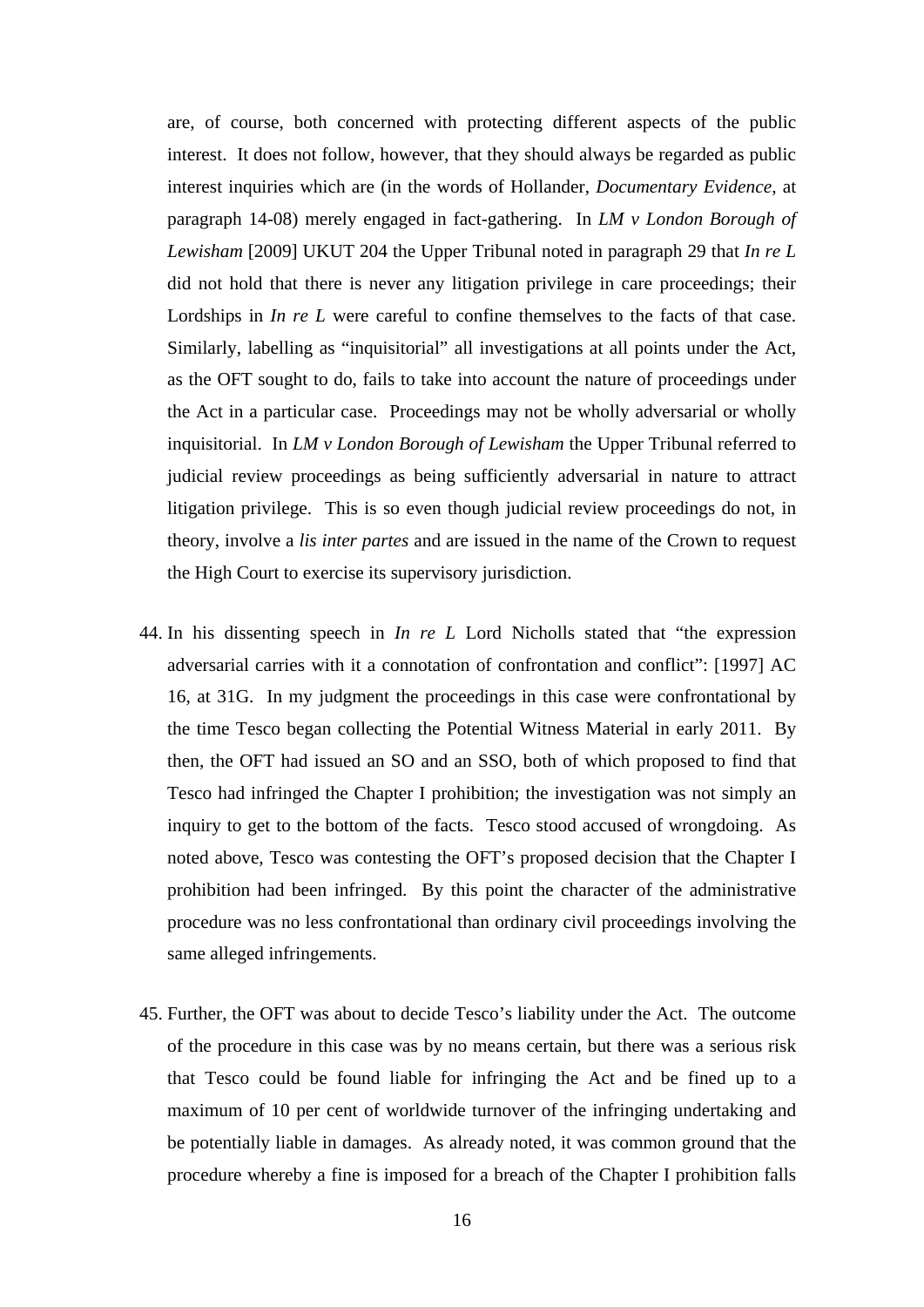under the 'criminal head' of Article 6 of the ECHR. I accept the submission of counsel for the OFT that the fact that Tesco's Article 6 rights were engaged does not automatically mean that litigation privilege applies. But it is a factor which is relevant to characterising the nature of the investigation.

46. In these circumstances I consider that the administrative procedure under the Act was sufficiently adversarial by the time Tesco contacted third party witnesses that the Potential Witness Material it gathered was subject to litigation privilege. In reaching this conclusion I also bear in mind the following dictum of Lord Nicholls in *In re L* [1997] AC 16, at 31H-32C:

> "At bottom, the answer to the present question turns on what are the requirements of procedural fairness in the conduct of family proceedings.

…

Fairness is a universal requirement in the conduct of all forms of proceedings, inquisitorial as much as adversarial, although the requirements of fairness vary widely from one type of proceedings to another. The requirements of fairness depend upon matters such as the nature of the proceedings, the subject matter being considered, the rules governing the conduct of the proceedings, the parties involved, the composition of the tribunal, and the consequences of the decision."

Given the seriousness of allegations against it and the potential consequences I have described above, a fair procedure included the right to present its case and to gather evidence and, as a corollary, litigation privilege applied to its contacts with third party witnesses and the Potential Witness Material.

47. I do not think it necessary to refer to other points made in the course of the hearing, as none of them affect my conclusion. For the above reasons, I am satisfied that the Potential Witness Material is subject to litigation privilege. In the absence of waiver of privilege by Tesco, the identity and other details of Tesco's contacts with potential witnesses must be kept confidential and cannot be made the subject of evidence. I should say that I do not regard my conclusion as breaking any new ground. As counsel for Tesco observed at the hearing, it seems to me likely that both legal advice privilege and litigation privilege have routinely been claimed and probably never challenged in relation to similar or analogous investigations under the Act. Were it otherwise, the scope for witnesses being discouraged and unfairness would surely be increased.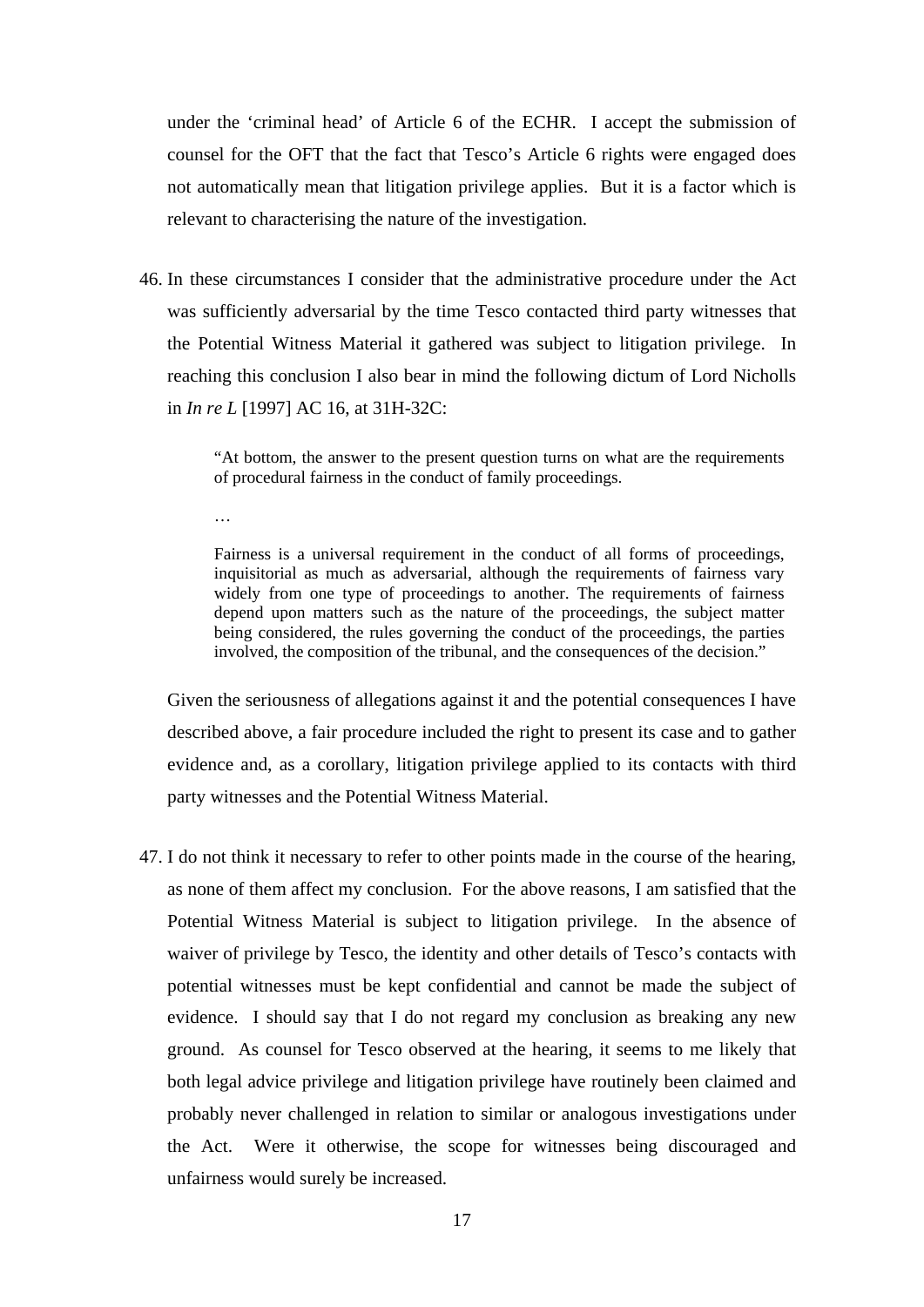#### **Has there been a waiver of privilege?**

- 48. The OFT submitted that notes of interviews and/or witness statements from Mr Thomas Ferguson and Mr James McGregor, respectively National Account Controller and Sales Director of Lactalis McLelland Ltd ("McLelland") at the material time, should be disclosed even if initially privileged for two reasons. First, Tesco waived any litigation privilege by relying on what is said in paragraph 3 of the second witness statement dated 18 May 2011 of Mr Alistair Irvine, joint owner and joint Managing Director of McLelland at the time. This was one of the documents enclosed with Freshfields letter of 27 July 2011. Second, the OFT contends that the letter of 27 July 2011 relied on communications that Tesco had with potential witnesses and there has accordingly been waiver of privilege.
- 49. Resisting the suggestion that privilege had been waived, counsel for Tesco pointed out that Tesco had neither deployed nor relied on any of the communications that it had with potential witnesses, other than those from whom Tesco has submitted witness statements. The mere reference to the notes of interviews with potential witnesses was not sufficient to constitute a waiver of privilege.
- 50. The law relating to waiver of privilege was expounded by the Employment Appeal Tribunal in *Brennan v Sunderland City Council* [2009] ICR 479. In the course of a careful judgment Elias J (as he then was) reviewed the authorities cited to him and observed as follows:

"63 … In our view the fundamental question is whether, in the light of what has been disclosed and the context in which disclosure has occurred, it would be unfair to allow the party making disclosure not to reveal the whole of the relevant information because it would risk the court and the other party only having a partial and potentially misleading understanding of the material. The court must not allow cherry picking, but the question is: when has a cherry been relevantly placed before the court?

64 Typically, as we have seen, the cases attempt to determine the question whether waiver has occurred by focusing on two related matters. The first is the nature of what has been revealed; is it the substance, the gist, content or merely the effect of the advice? The second is the circumstances in which it is revealed; has it simply been referred to, used, deployed or relied upon in order to advance the party's case? …

65 … Plainly the fuller the information provided about the legal advice, the greater the risk that waiver will have occurred. But we do not think that the application of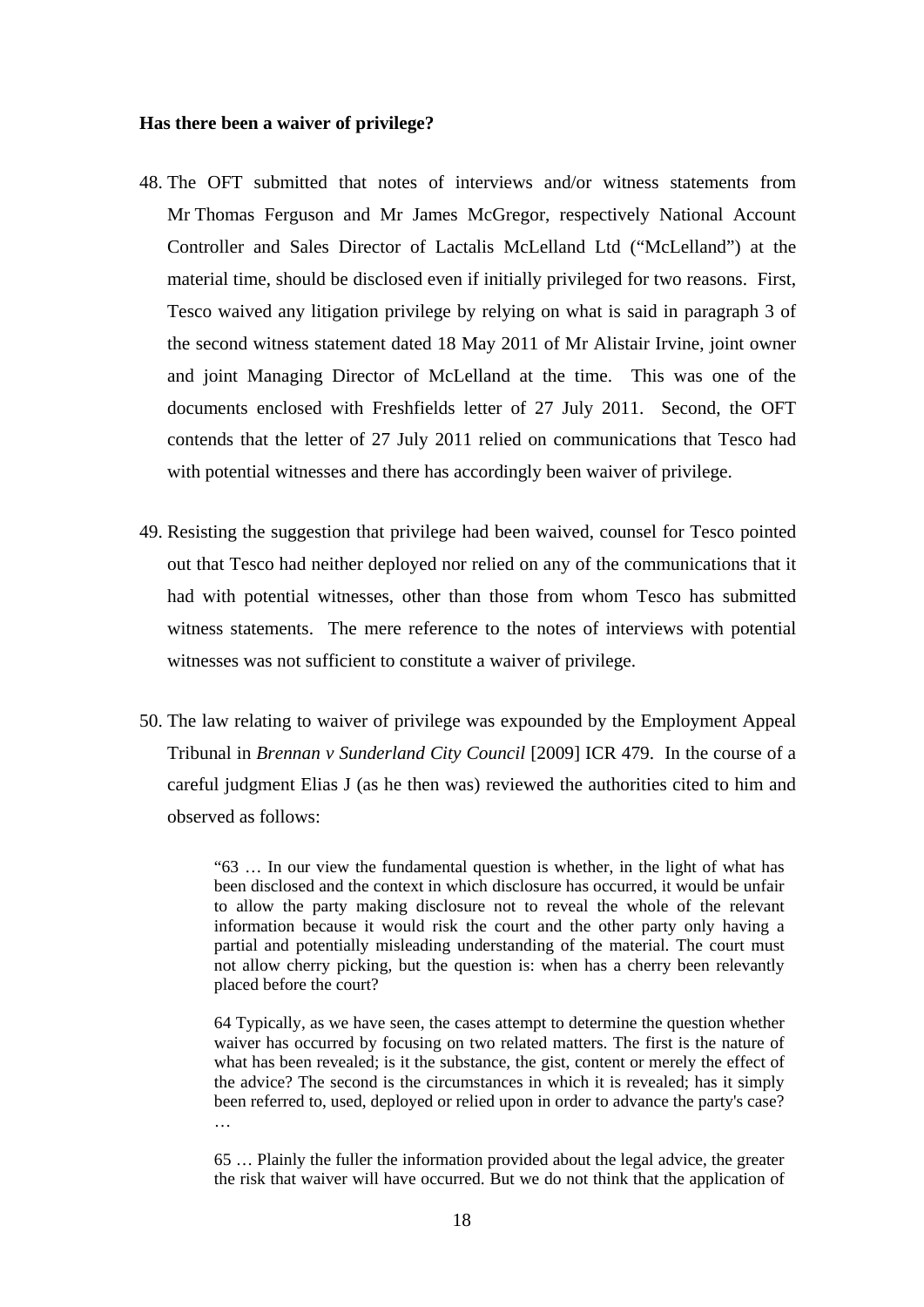the waiver principle can be made to depend on a labelling exercise, particularly where the categories are so imprecise. The concepts shade into each other, and do not have the precision required to justify their employment as rigid tests for defining the scope of waiver.

66 Having said that, we do accept that the authorities hold fast to the principle that legal advice privilege is an extremely important protection and that waiver is not easily established. In that context something more than the effect of the advice must be disclosed before any question of waiver can arise.

67 However, in our view, the answer to the question whether waiver has occurred or not depends upon considering together both what has been disclosed and the circumstances in which disclosure has occurred. As to the latter, the authorities in England strongly support the view that a degree of reliance is required before waiver arises, but there may be issues as to the extent of the reliance. Ultimately, there is the single composite question of whether, having regard to these considerations, fairness requires that the full advice be made available. A court might, for example, find it difficult to say what side of the contents/effect line a particular disclosure falls, but the answer to whether there has been waiver may be easier to discern if the focus is on the question whether fairness requires full disclosure."

- 51. The 10th edition of Hollander, *Documentary Evidence*, reminds me at paragraph 19-09 that the approach of Elias J was followed by Morgan J in *Digicel (St Lucia) Ltd v Cable & Wireless* [2009] EWHC 1437.
- 52. I have concluded that waiver has not occurred and that fairness does not require the Potential Witness Material to be disclosed. Turning to the first source of alleged waiver, the Freshfields letter to the OFT dated 27 July 2011 (quoted in paragraph 20, above). The OFT submitted that Tesco did not merely state that contacts had taken place as it claimed that:

"All of the individuals who were prepared to speak to us corroborated Tesco's case."

53. It seems to me that this cursory reference is far from sufficient for waiver to have occurred. The letter does not state what the unidentified individuals had said or in what ways their views corroborated Tesco's case. Nor does it provide a summary of the respective accounts given by the potential witnesses. Moreover, the comment that the unidentified individuals corroborated Tesco's case was not something Tesco was relying on because it was not submitting witness statements from them. It follows that Tesco itself cannot later rely on any alleged corroboration of its case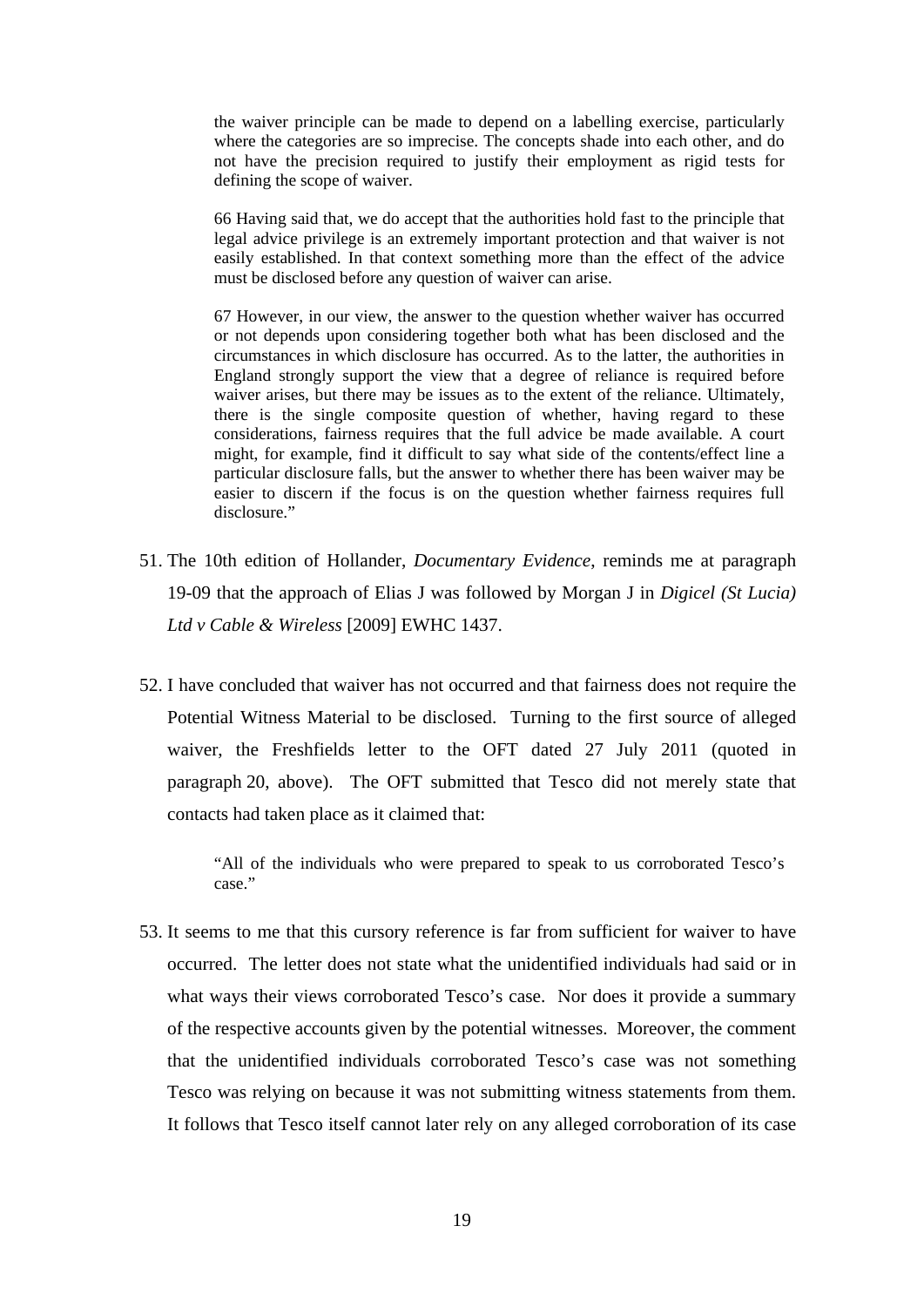from the potential witnesses it contacted. I therefore do not consider that any privilege in the Potential Witness Material was waived.

- 54. The second alleged source of waiver of privilege was said to be Mr Irvine's second witness statement (which was annexed to the Notice of Appeal). That statement sought to correct Mr Irvine's recollection of who had attended a meeting at Tesco's offices in Cheshunt on 6 October 2003. Mr Irvine now says that Mr Ferguson of Lactalis McLelland did not attend that meeting. Mr Irvine indicates that this correction to his earlier evidence was made on the basis of interviews (conducted by Tesco) with Mr McGregor and Mr Ferguson himself, both of whom indicated that Mr Ferguson did not attend that meeting. The OFT submitted that the material in respect of which privilege has been waived are notes of interviews or witness statements Tesco has from Mr McGregor and Mr Ferguson. The OFT's case was that it was entitled to explore why Mr Irvine has changed his evidence on this point.
- 55. Although the OFT's case on this point is certainly arguable, I have not in the end been persuaded by it. First, the issue in respect of which disclosure has been made is whether Mr Ferguson attended the meeting on 6 October 2003. Tesco has therefore waived privilege in such parts of the interview notes with Mr Ferguson and Mr McGregor in relation to that issue. Further disclosure is necessary if it avoids unfairness or misunderstanding of what has been disclosed: see *Fulham Leisure Holdings Ltd v Nicholson Graham & Jones* [2006] EWHC 158, per Mann J at [11]. This is known as the "cherry-picking" principle. I do not consider that Tesco has "picked cherries" from the notes of interviews of Mr McGregor or Mr Ferguson. There is no basis for saying that the partial disclosure of these notes of interview is misleading or that Tesco has deployed or relied upon those notes unfairly in this appeal.
- 56. In addition, it seems to me that the purpose of Mr Irvine's second witness statement was simply to save time at trial. Had that statement not been filed, Mr Irvine would have needed to correct his first statement as part of examination in chief at the hearing. Should the OFT wish to ask Mr Ferguson questions about who attended the meeting on 6 October 2003 it can do so. Whilst that meeting is referred to in paragraph 147 of the Notice of Appeal, it does not seem to me that Tesco has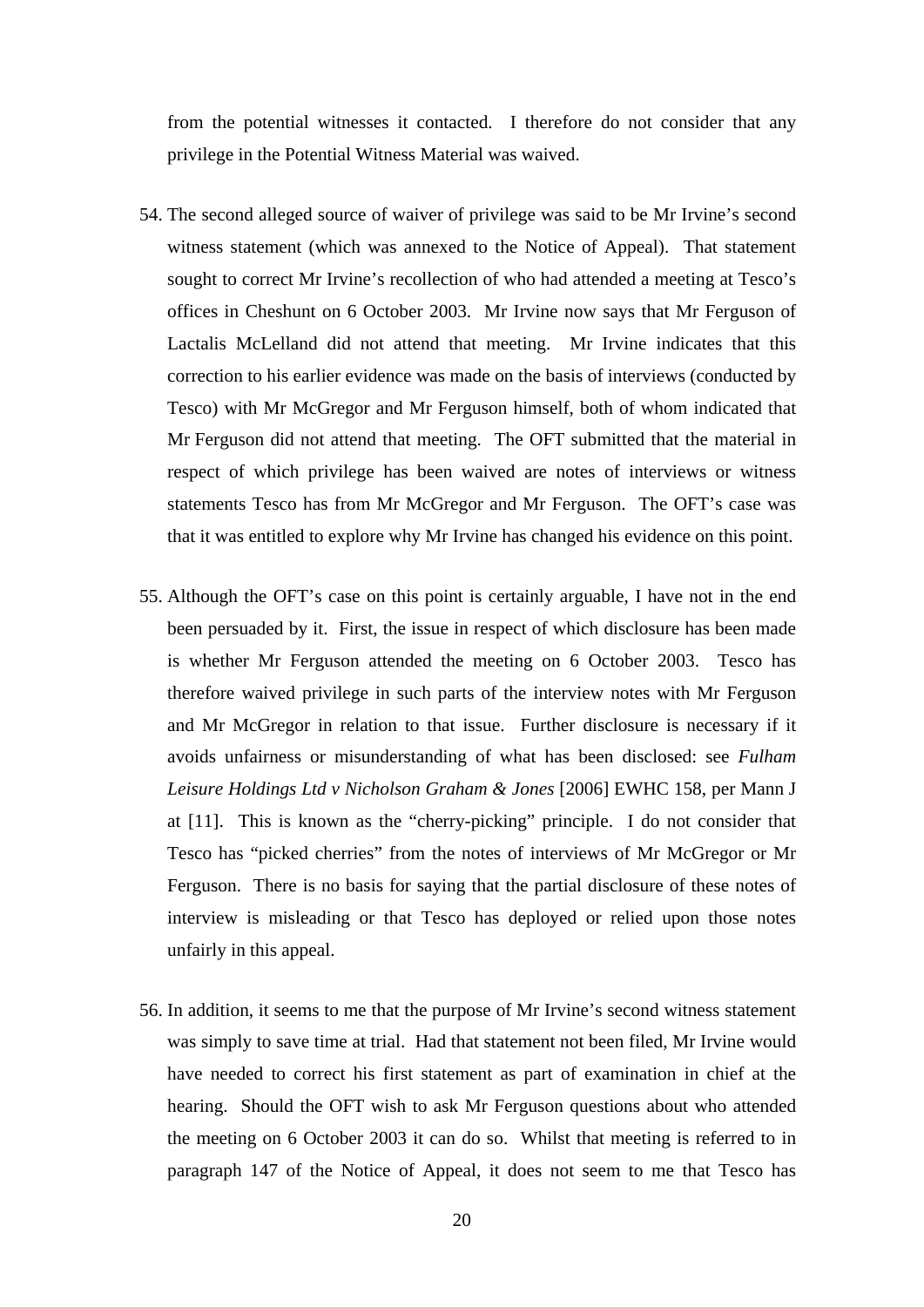sought to rely on the content of its interviews with Mr McGregor or Mr Ferguson in support of its arguments about what happened at that meeting. That being so there has been no waiver of privilege (beyond Tesco's interviews with Mr McGregor and Mr Ferguson about the fact that Mr Ferguson did not attend the meeting).

57. For those reasons I am not persuaded that there has been a waiver of privilege beyond the partial reliance on privileged material to indicate that Mr Ferguson did not attend a meeting between McLelland and Tesco on 6 October 2003.

### **Conclusion**

- 58. For the reasons given, I order that:
	- (a) Pursuant to rules  $19(1)$  and  $19(2)(k)$  of the Rules, the Application be refused.
	- (b) Pursuant to rule 55(3) of the Rules, the OFT pay Tesco its costs of the Application, such costs if not agreed to be assessed on the standard basis by a costs officer of the Senior Courts Costs Office.
- 59. I should like to express my appreciation to all counsel and their respective legal teams for co-operating with the Tribunal so promptly and for their helpful written and oral submissions.

Lord Carlile of Berriew Q.C.

Charles Dhanowa

Registrar Date: 20 March 2012